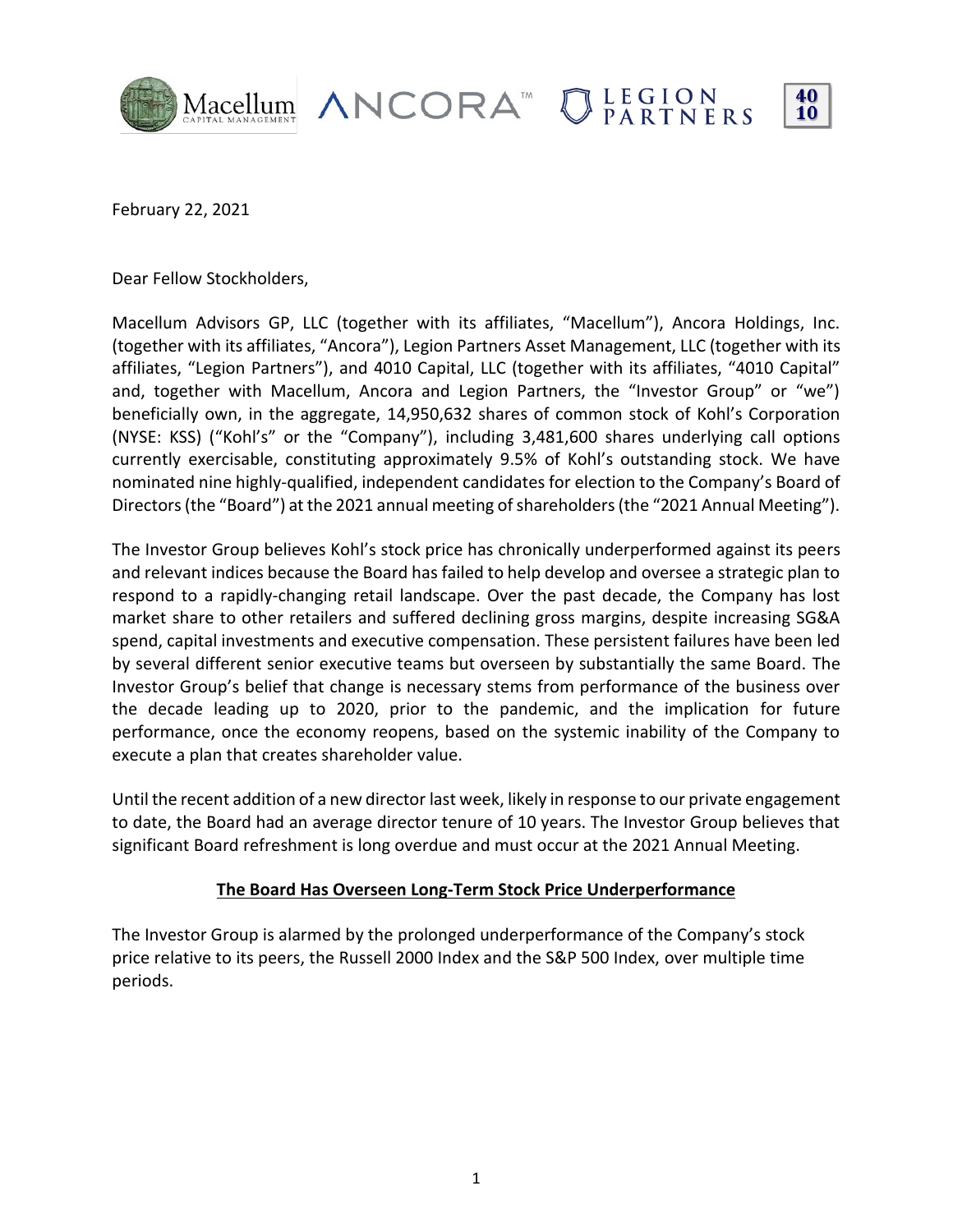|                                     | <b>Share Price Performance</b>                  |        |        |         |  |  |  |
|-------------------------------------|-------------------------------------------------|--------|--------|---------|--|--|--|
|                                     | (Total Shareholder Returns Including Dividends) |        |        |         |  |  |  |
|                                     | 1 Year                                          | 3 Year | 5 Year | 10 Year |  |  |  |
| <b>Kohl's Corporation</b>           | 7%                                              | (23%)  | 10%    | 23%     |  |  |  |
| Peer Group (1)                      | 35%                                             | 24%    | 52%    | 186%    |  |  |  |
| <b>ISS Peer Group (2)</b>           | 34%                                             | 27%    | 93%    | 431%    |  |  |  |
| <b>Russell 2000 Index</b>           | 30%                                             | 37%    | 115%   | 205%    |  |  |  |
| <b>S&amp;P 500 Index</b>            | 17%                                             | 39%    | 111%   | 255%    |  |  |  |
| <b>XRT</b>                          | 107%                                            | 95%    | 131%   | 331%    |  |  |  |
| <b>Kohl's Relative Performance:</b> |                                                 |        |        |         |  |  |  |
| Peer Group (1)                      | (28%)                                           | (48%)  | (42%)  | (162%)  |  |  |  |
| <b>ISS Peer Group (2)</b>           | (27%)                                           | (51%)  | (82%)  | (408%)  |  |  |  |
| <b>Russell 2000 Index</b>           | (23%)                                           | (60%)  | (104%) | (181%)  |  |  |  |
| <b>S&amp;P 500 Index</b>            | (10%)                                           | (63%)  | (101%) | (231%)  |  |  |  |
| <b>XRT</b>                          | (101%)                                          | (118%) | (121%) | (307%)  |  |  |  |

Source: Company SEC Filings, Capital IQ as of 01/31/2021

(1) Peer Group includes M, DDS, TJX, ROST, BURL, JWN, GPS, BBBY, LB

(2) ISS Peer Group includes AN, BBY, KMX, DG, DLTR, FL, LAD, PAG, LB, M, JWN, ROST, GPS

#### **The Board Has Overseen Long-Term Operating Underperformance**

Kohl's results highlighted below demonstrates the weakness in its operating performance. The Investor Group believes that these problems are fixable, but will require a high-powered Board with relevant expertise and experience that does not shy away from its oversight role and will hold management accountable. We note that the Company's October 2020 investor presentation was long on platitudes and generalizations, but short on details and rigorous analysis, giving us no reason to believe that lackluster operating performance will improve under the current Board.

|                                                                                                                                   | <b>Fiscal year</b> |       |        |           |                                                                         |           |       |       |        |              |
|-----------------------------------------------------------------------------------------------------------------------------------|--------------------|-------|--------|-----------|-------------------------------------------------------------------------|-----------|-------|-------|--------|--------------|
|                                                                                                                                   | 2011               | 2012  | 2013   | 2014      | 2015                                                                    | 2016      | 2017  | 2018  | 2019   | Change       |
| <b>Same-Store Sales</b>                                                                                                           | 0.5%               | 0.3%  | (1.2%) | $(0.3\%)$ | 0.7%                                                                    | $(2.4\%)$ | 1.5%  | 1.7%  | (1.3%) | $(0.6\%)^1$  |
| <b>Gross Margin %</b>                                                                                                             | 38.2%              | 36.3% | 36.5%  | 36.3%     | 36.0%                                                                   | 35.9%     | 36.0% | 36.4% | 35.7%  | (246bps)     |
| <b>Operating Profit</b><br><b>Operating Margin</b>                                                                                |                    |       |        |           | \$2,158 \$1,890 \$1,742 \$1,689 \$1,553 \$1,369 \$1,416 \$1,465 \$1,212 |           |       |       |        | (5946)       |
| ℅                                                                                                                                 | 11.5%              | 9.8%  | 9.2%   | 8.5%      | 7.7%                                                                    | 7.0%      | 7.1%  | 7.2%  | 6.1%   | (541bps)     |
| <b>Adjusted ROIC</b>                                                                                                              | 16.8%              | 14.3% | 13.0%  | 13.0%     | 12.1%                                                                   | 11.2%     | 12.0% | 13.2% | 11.2%  | (5.5%)       |
|                                                                                                                                   |                    |       |        |           |                                                                         |           |       |       |        | <b>Total</b> |
| Capital Expenditures \$927                                                                                                        |                    | \$785 | \$643  | \$682     | \$690                                                                   | \$768     | \$672 | \$578 | \$855  | \$6,600      |
| Source: Company SEC Filings, Investor Group Estimates<br>Alata: 4. Danisara da agusta ann dheacana a chana aglas shanaca EV 9044. |                    |       |        |           |                                                                         |           |       |       |        |              |

Note: 1. Represents compounding same-store sales change FY 2011 – FY 2019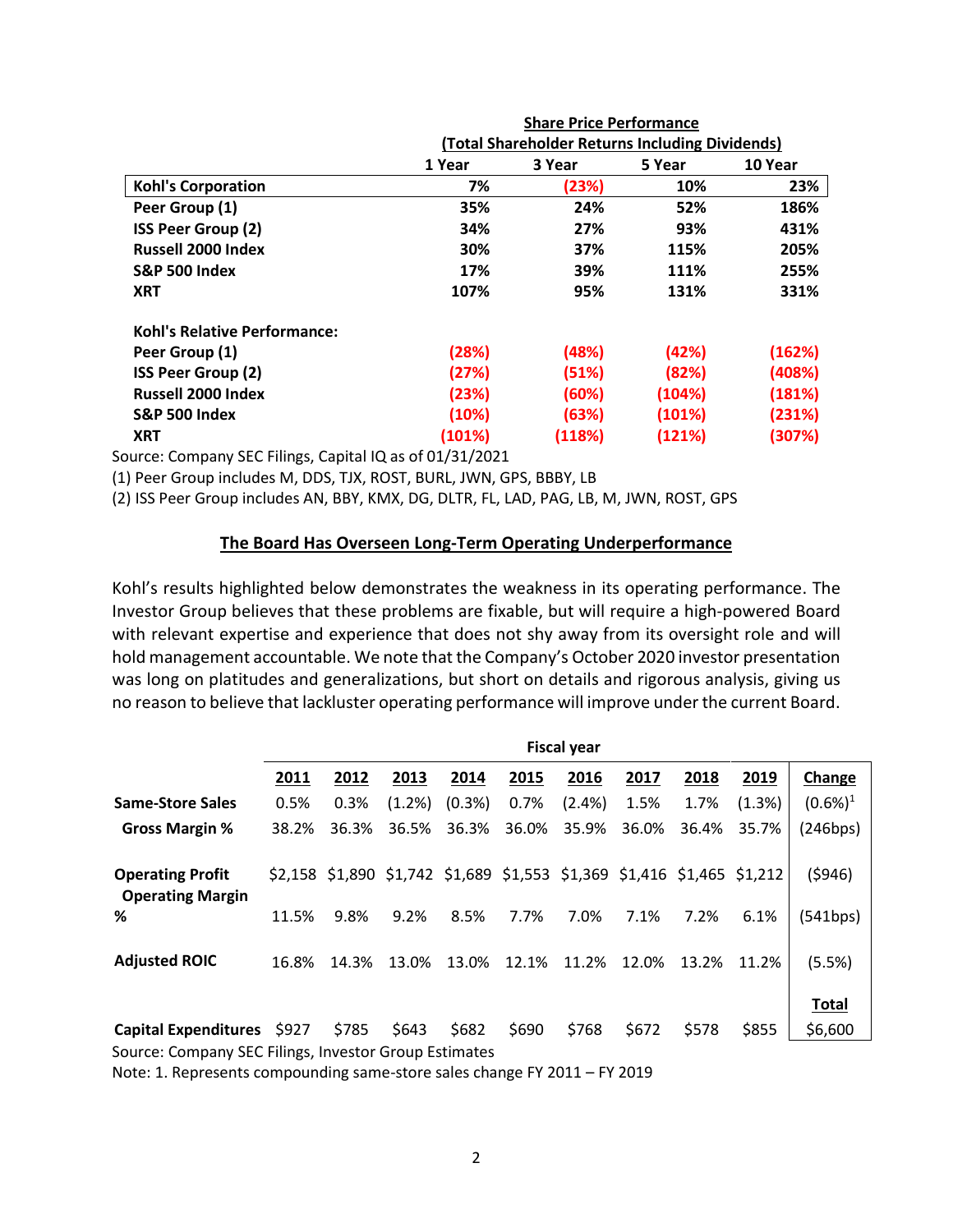## **The Board Has Overseen a Series of Failed Initiatives and Substantial Value Destruction**

Below is a summary of the reasons the Investor Group believes Kohl's has struggled to create shareholder value over the last decade. Many of the initiatives Kohl's is currently targeting to improve performance were articulated in the "Greatness Agenda" Kohl's delivered to investors in 2014. The agenda called for \$21 billion in sales and \$1.9 billion in operating profit by 2017. Those targets were missed by 9% and 25%, respectively, by 2017. By 2019, the operating profit target was missed by 36%. The initiatives supporting the "Greatness Agenda" are strikingly similar to the initiatives communicated to investors in the Kohl's October 2020 investor presentation. The Investor Group believes that without material change to the Board, the Company and shareholders will experience the same disappointments outlined below.

- **Stagnant Sales –** Kohl's approach to merchandising and marketing has resulted in a loss of market share to competitors. Since 2011, Kohl's has experienced a decline in compounded same store sales of (0.6%) while the industry grew 17% (according to U.S. Census Bureau data).
- **Declining Gross Margins** A combination of excess inventory and poor merchandise mix has led to a substantial decline in gross margins.
- **SG&A Bloat** Weak cost management discipline has led to deleveraging of expenses.
- **Ineffective Marketing and Promotional Stance**  Kohl's value proposition has been disrupted by the onslaught of confusing promotional activity.
- **Declining Inventory Turns** Excess inventory is at the root of many problems suppressing sales and margins as well as consuming working capital.
- **Excessive Executive Compensation**  The Board has approved compensation that has handsomely rewarded management despite declining sales and earnings.
- **Ineffective Capital Allocation**  The Company has \$7-8 billion in value trapped in noncore, non-earning real estate assets and has experienced declining ROIC for many years.
- **Persistently Deteriorating EPS**  Kohl's began 2019 guiding to \$5.98 in EPS at the midpoint of guidance and ended the year earning \$4.86. Continuing this dismal earnings trend, Kohl's guided 2020, prior to the start of the COVID-19 pandemic, to a midpoint EPS of \$4.40. The 2020 guidance represented a decline of 26% from the Company's original 2019 guidance.

# **Stagnant Sales**

Kohl's generated \$18.9 billion in net sales in 2019, approximately the same as the \$18.8 billion reported for 2011, eight years earlier. Over this same period the industry grew 17%. This is particularly troubling given the large number of competitive store closures and bankruptcies that the industry experienced during this time period. The Investor Group estimates that from 2015 to 2019, key competitors of the Company (including Kmart/Sears, Bon Ton, Macy's, JCPenney and Dillard's) lost more than \$12 billion in sales that could have accrued to Kohl's. Yet, over that same period Kohl's lost nearly \$300 million in sales. The Company's inability to gain market share despite spending approximately \$1 billion a year on marketing and hundreds of millions of dollars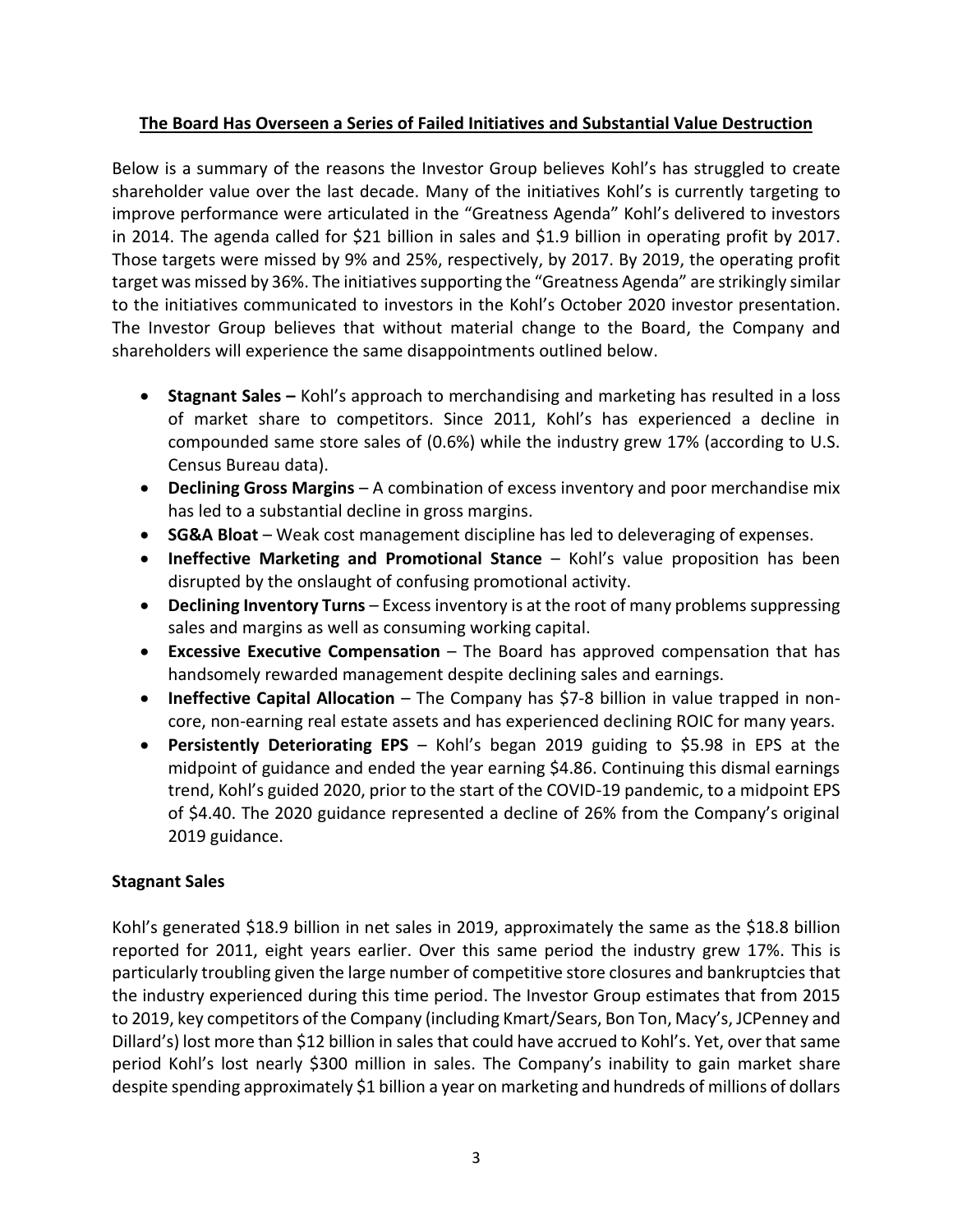on e-commerce fulfillment capabilities is highly disappointing. The Investor Group believes that this is caused by a dated approach to merchandising and marketing that does not resonate in today's retail landscape.

Below are some of the issues we view as contributing to the Company's stagnant sales:

- 1. **Repetitive and Over-Assorted Collection**  The approach to merchandise assortment and architecture has resulted in too many choices, too much overlap and little differentiation between the "good, better, best" price schemes, and a poor articulation of "features and benefits".
- 2. **Disappointing New Brand Launches** The addition of new brands has not increased sales. The use of cheaper designs to hit certain price pointsfor premium brands seems to have caused a degradation to the customer quality perception.
- 3. **Private Label Failure** Repeated, costly private label launches have failed to connect with customers, leading to declining results and frequent exits.
- 4. **Missed Trends** Sales in Women's declined by \$460 million and Accessories by \$230 million from fiscal 2015 to fiscal 2019. We believe this decline was due to Kohl's failure to understand and respond to changes in consumer tastes.
- 5. **Losing Share in Home** Although the Home category grew 4% from 2015 to 2019, this growth pales in comparison to that of competitors such as Target, TJX and Burlington Stores, who grew their home sales 15%, 48% and 94%, respectively, over the same period.
- 6. **Excess Inventory** Declining inventory turns have resulted in excess aged product, which necessitates steeper promotions to ultimately sell the goods.
- 7. **Confusing Promotional Cadence** Kohl's uses a dizzying array of promotional gimmicks that makes it difficult for many customers to know the actual price of an item, contributing to a lack of purchasing confidence with the consumer.
- 8. **Overlapping Loyalty Programs** Kohl's currently operates multiple reward/point programs, which is highly confusing for many customers and likely makes it difficult for any program to reach critical mass and have an accretive impact.
- 9. **Missed Opportunities to Grab Greater Market Share** The Company has been unable to grow sales, despite more than a \$12 billion sales opportunity resulting from key competitors' store closures and bankruptcies.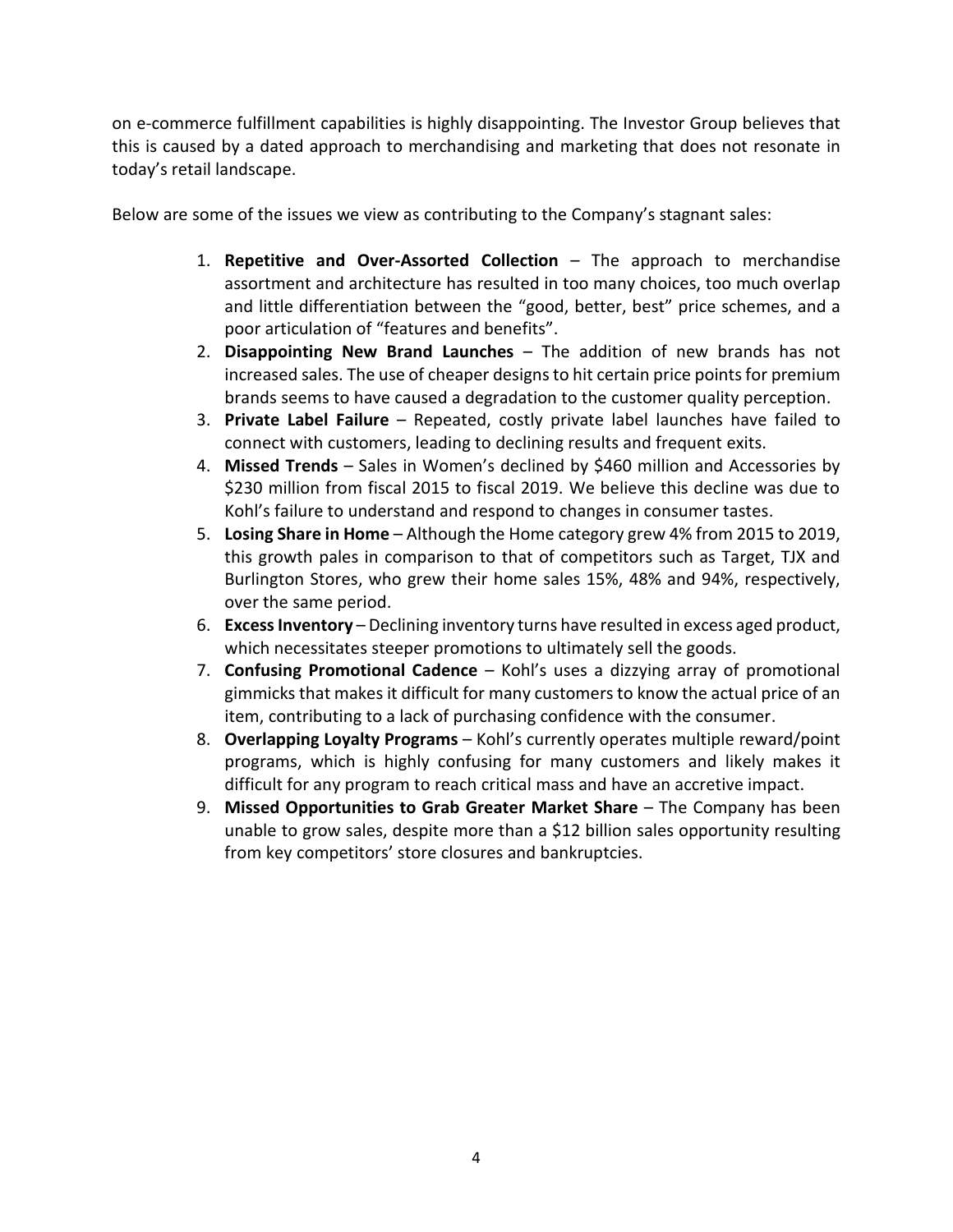

Merchandise Sales (\$ in Millions) and Same Store Sales (FY 2011 - FY 2019)

Source: Company SEC Filings

#### **Declining Gross Margins**

Kohl's gross margin has declined by 250 bps from 2011 to 2019. We believe this is a result of several factors including:

1. **Slow Inventory Turns** – Low inventory turnover generally leads to large markdowns in an effort to sell excess inventory and aged products. Kohl's inventory turnover in fiscal 2019 was 3.1x, compared to best-in-class competitors that are well above 4x as noted in the chart below. Kohl's carried 11% more inventory at the end of 2019 than it did in 2011, with similar sales volumes.



Source: Company SEC Filings, Investor Group Estimates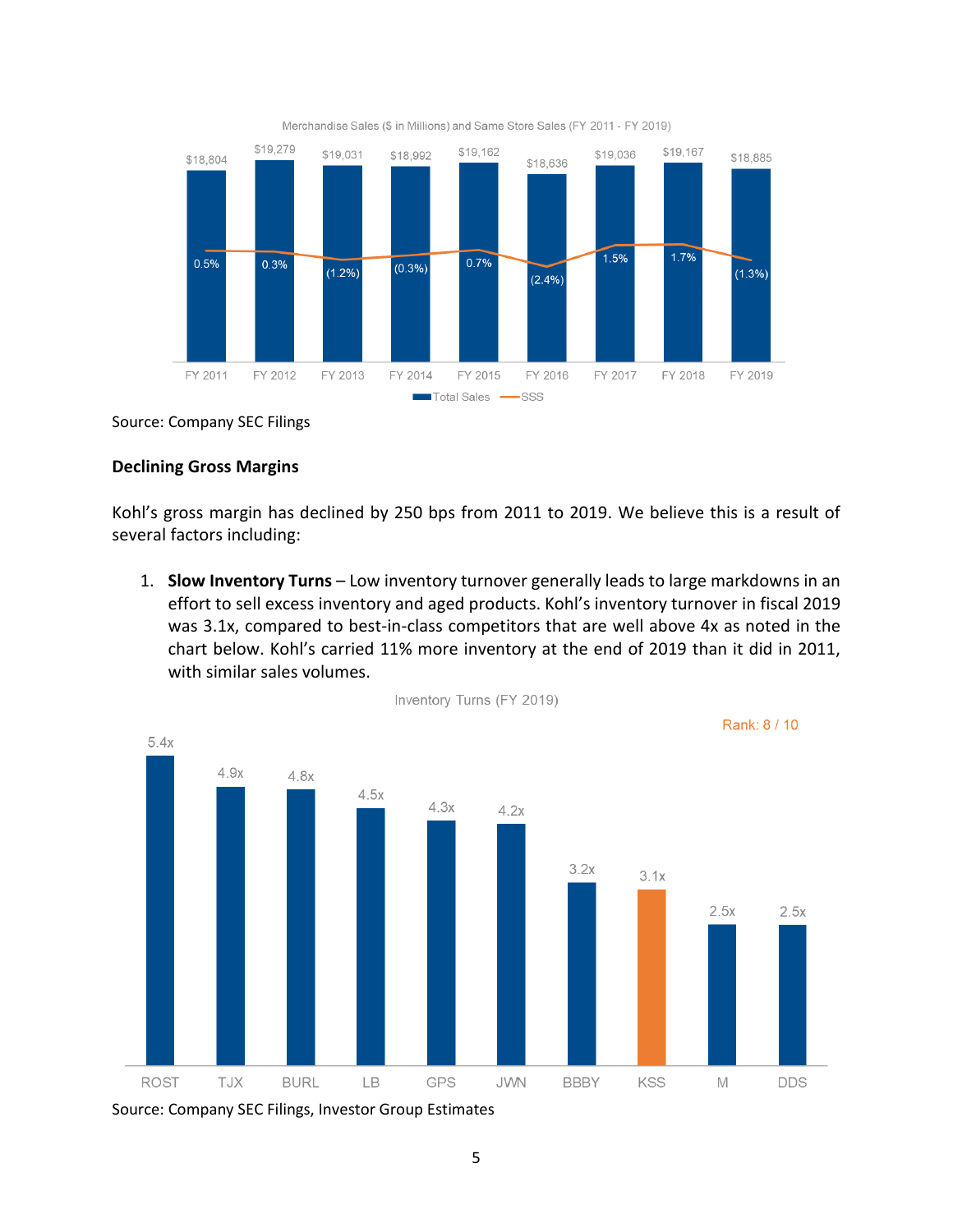- 2. **Unproductive Mix** The merchandise process has not developed a product and pricing mix that delivers an increase in gross margins. Adjustments to the balance of different categories, as well as private labels versus national brands, has not resulted in an expansion in gross profits or sales.
- 3. **Failure to Offset Higher Expenses** As shipping costs have increased, the Company has apparently not been able to offset them with lower product costs or higher initial mark ups.
- 4. **Inefficient Sourcing** Kohl's is operating under a historical sourcing agreement with a third-party sourcing agent that accounts for roughly 20% of the Company's total purchases and at least 60% of its private label purchases. The Investor Group believesthat Kohl's is overpaying under this agreement, given the size and scale of the Company's business.
- 5. **Private Label Failure**  Kohl's inability to generate traction with customers for its private label products not only contributes to missed sales opportunities, but also constitutes a drag on margin mix. Additionally, when private label inventory misses sales targets, the markdowns required to sell excess and aging products ultimately leads to declining profitability.
- 6. **Poor E-commerce Execution** Poor e-commerce execution has caused significant unnecessary expenditures due to excessive split shipments.

## **Selling, General & Administrative Bloat**

The Investor Group believes that Kohl's lack of SG&A discipline has also contributed to a material deterioration in operating and EBITDA margins. Despite Kohl's commitment to its so-called "operational excellence" initiative, reckless spending has resulted in an increase of more than \$450 million in SG&A from 2014 to 2019, amid flat sales. This increase in SG&A equates to roughly 21% of 2019 EBITDA. The Investor Group believes there are several reasons for the increase in SG&A:

1. **Unproductive Advertising** – The advertising budget has grown consistently and is up 18% from \$869 million in FY 2010 to \$1,026 million in FY 2019. At 5.4%, Kohl's now has the highest advertising budget on a percent-of-sales basis among its peers. By comparison, Target, whose sales base is 4x Kohl's, spent just 60% more than Kohl's on marketing in fiscal 2019.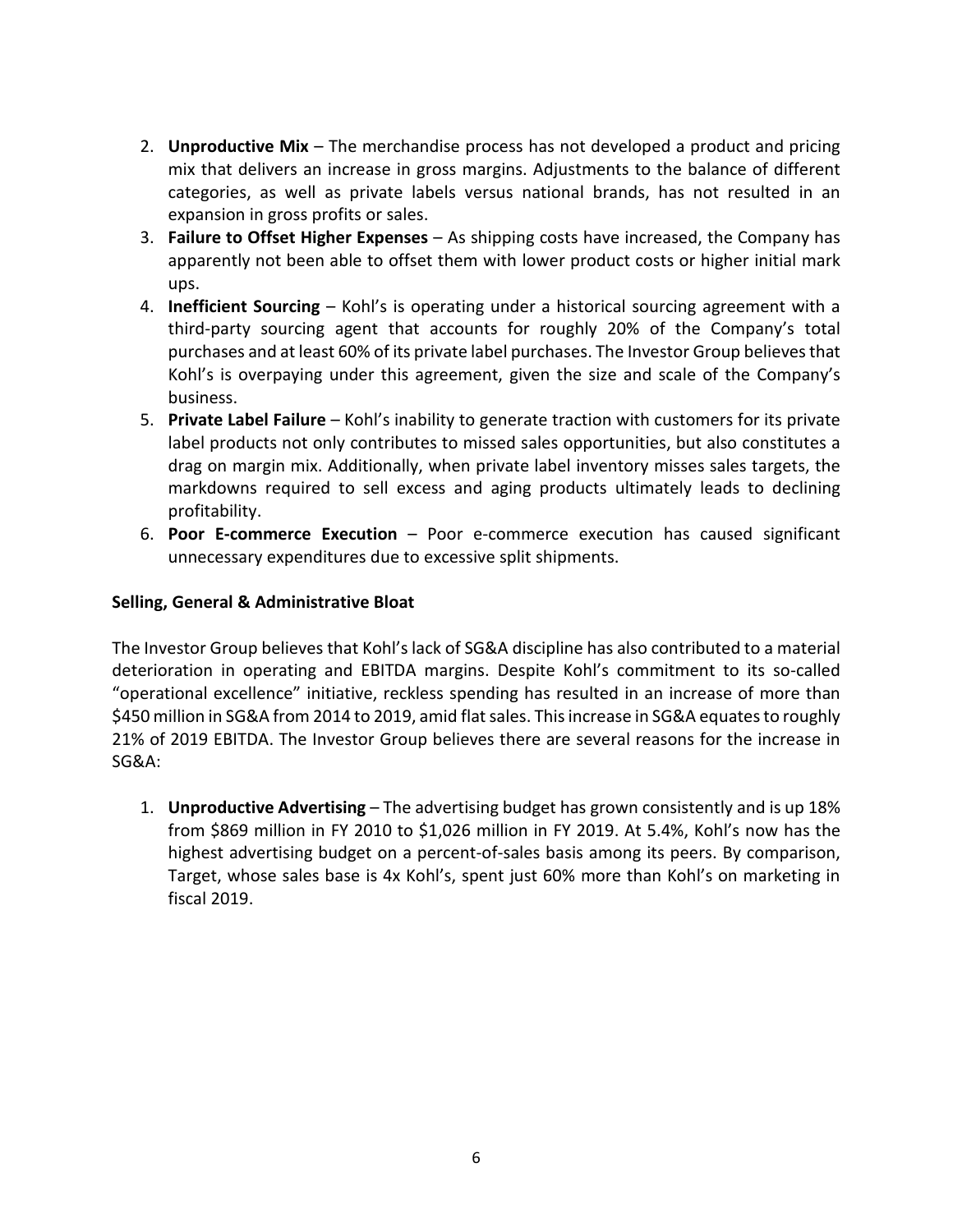Advertising % of Sales (FY 2019)



Source: Company SEC Filings, Investor Group Estimates

- 2. **Overly Optimistic Projections** Kohl's has missed its own, seemingly conservative samestore sales budgets in four of the past six years (through 2019). Furthermore, it appears that once costs are set at the beginning of each year, little is done to mitigate expenses when sales come up short, as they often do. This has resulted in a perpetual cycle of SG&A deleveraging.
- 3. **Lack of Rigorous Cost/Benefit Analysis**  Significant planned cost increases across many categories without commensurate increases in sales leave us with the impression that ROI discipline has not been enforced with respect to these expense investments and did not drive their required sales-growth goals.
- 4. **Cost Culture** Kohl's does not appear to have a commitment to cost discipline. Despite suffering from chronic stock price and operating underperformance, the Company still maintains a full-time flight crew and two private jets.
- 5. **Amazon Returns Program** Despite the Company's insistence that the Amazon program is an accretive arrangement, we are skeptical. We routinely hear from industry sources familiar with the deal that it is costly for Kohl's, which, perhaps, explains the Company's reluctance to share detailed information about the program with investors.



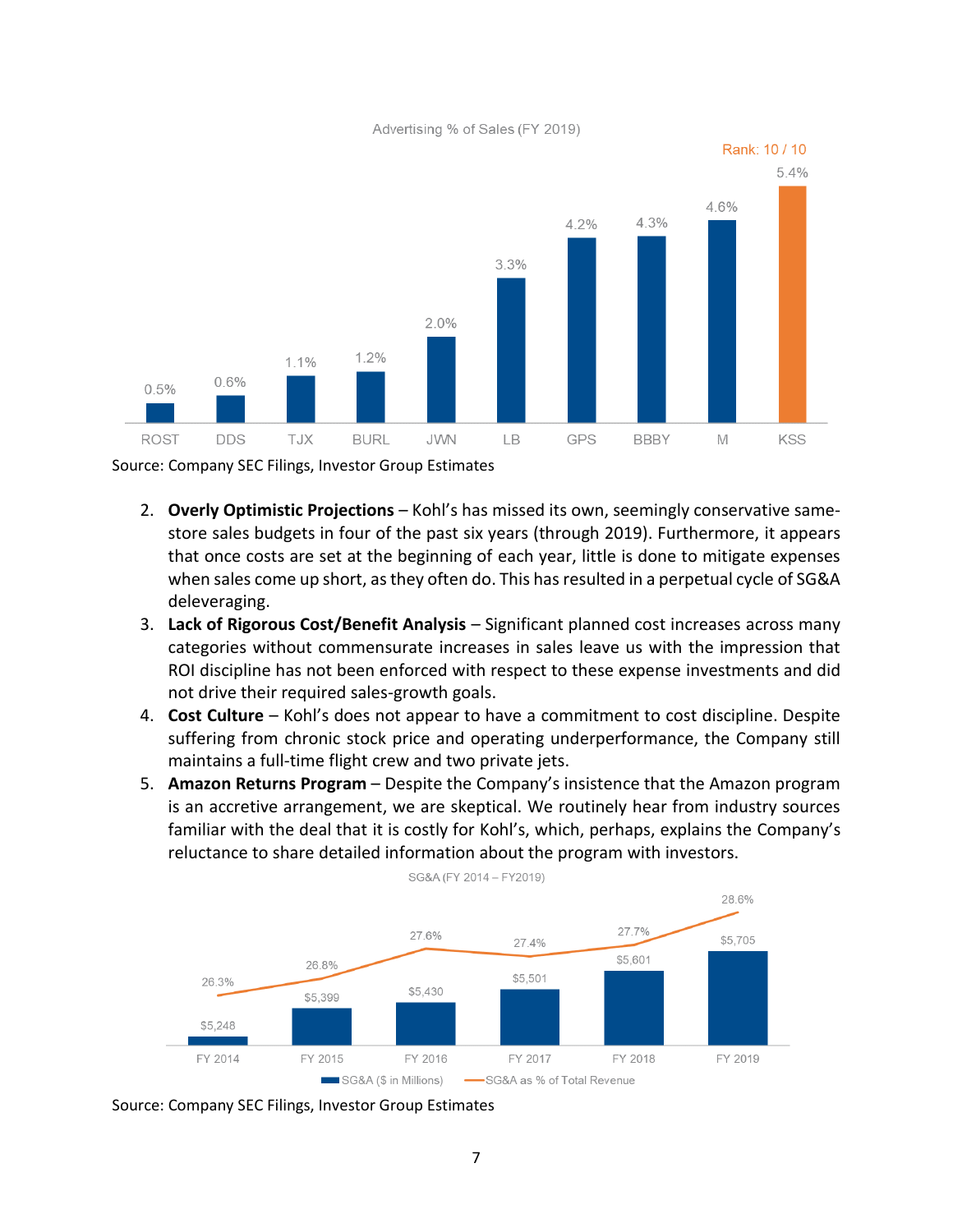#### **Excessive Executive Compensation**

We believe that the Board has approved a poorly designed executive compensation program that insufficiently ties rewards to performance, both in the short-term and long-term. In 2010, Kohl's top five executives earned a healthy \$20 million in total compensation, at a time when sales were \$18.4 billion and operating income was \$2.1 billion. Fast-forward to 2019, when sales had increased slightly, to just under \$19 billion, but operating income had declined by  $\approx$ 42%, to \$1.2 billion. While one may think that such weak results should justify lower executive pay, compensation for the top five executives instead increased to \$30 million in 2019.

*This is made possible by an arrangement, approved by the Board, that pays executives a target bonus for achieving declining sales results.* In 2017, for example, the long-term incentive plan (LTIP) goals set by the Board for fiscal years 2017 through 2019 implied that executives could receive target bonuses (100% of base) with average annual sales and average annual adjusted net income 2% and 23% below 2016 levels, respectively. We find this shocking. It is difficult to believe that the Board possibly had the best interest of the Company's shareholders in mind when approving such an ill-conceived, misaligned plan that intended to reward management for worse performance than the prior years.

As noted in the chart below, Kohl's CEO can qualify for incentive compensation for achieving total sales that decline each year. No wonder the sales at Kohl's don't grow! The Board has constructed a compensation plan which systematically rewards the CEO for not growing sales year over year. We find this appalling and completely at odds with any focus on driving shareholder value.



CEO Performance Objective: Total Sales vs. Previous Year's Actual

Source: Company SEC Filings, Investor Group Estimates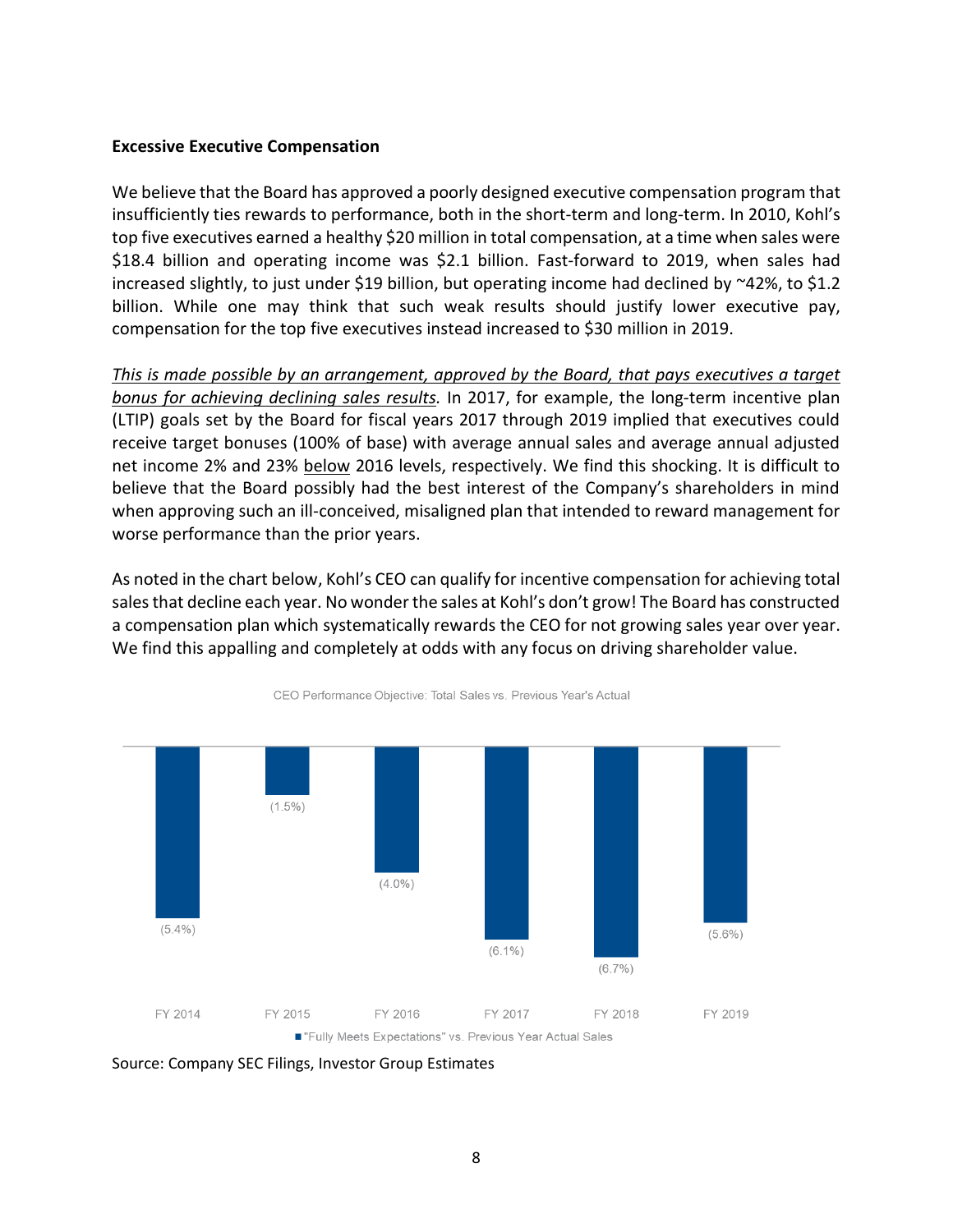### **The Board Has a History of Poor Capital Allocation**

### **Ineffective Oversight of ROIC**

The Investor Group believes that the Board has done a poor job overseeing return on invested capital ("ROIC"). Over the last decade, ROIC has declined from approximately 17% to 11%. We find this deterioration unacceptable, and highly indicative of the Board's lack of appropriate capital allocation skillsets. Rather than address the problem head on, the Board has apparently turned a blind eye to it, going so far as to remove ROIC as a key metric in executive compensation. This, we think, speaks volumes about the culture and commitment deficit of this Board.

#### **Increase in Capital Spending Without Commensurate Benefits**

From 2011 to 2019, the Board has overseen the deployment of \$6.6 billion in capital expenditures, including approximately \$2.7 billion on technology, \$2.4 billion on stores, \$900 million on distribution centers and omnichannel, and \$600 million on corporate and other projects. While there is ample return potential from investments in technology, we find little evidence that Kohl's is achieving anywhere near adequate returns on such investments. We also have found significant amounts wasted on costly initiatives with no discernable benefit, such as non-core retail ventures like FILA outlets and Off-Aisle clearance centers. The Investor Group believes that the Board has not demonstrated sufficient discipline in overseeing a prudent capital spending program.

## **Recent Financing on Highly Unattractive Terms**

We are concerned by the Company's questionable decision in April 2020 to raise \$600 million of debt due in 2025 with a 9.5% interest rate. While we acknowledge that there was a high degree of uncertainty at the time of this capital raise, we believe this issuance was ill-conceived and would have been challenged by any well-functioning board of directors. Not only was the decision misguided from the perspective of cash flows and liquidity (Kohl's has generated positive cash flow throughout 2020 and is currently sitting on \$1.9 billion in cash, *after* paying down all its bank debt) – the deal appears poorly negotiated, with a 9.5% interest rate and a prohibitively expensive make-whole call premium that would cost the Company \$224 million if the notes were repaid today. In our view, this financing was one of the worst capital allocation decisions by a Fortune 500 company in 2020, especially since Kohl's did not need the capital as it had significant additional sources of liquidity at the time. Unlike the Board, the market quickly figured out the appropriate interest rate for these notes, as the notes traded up to 117 per note within 45 days of issuance, and are now trading at 130 per note, representing a yield-to-worst of 2.0%. This poor decision will cost stakeholders for many years to come. The Investor Group notes that at roughly the same time Kohl's priced this financing, many other retailers were executing sale-leaseback transactions to shore up their balance sheets which carried a rent expense significantly below the coupon of the Kohl's debt and did not add a long-term debt maturity or a punitive makewhole to the Company's capital structure.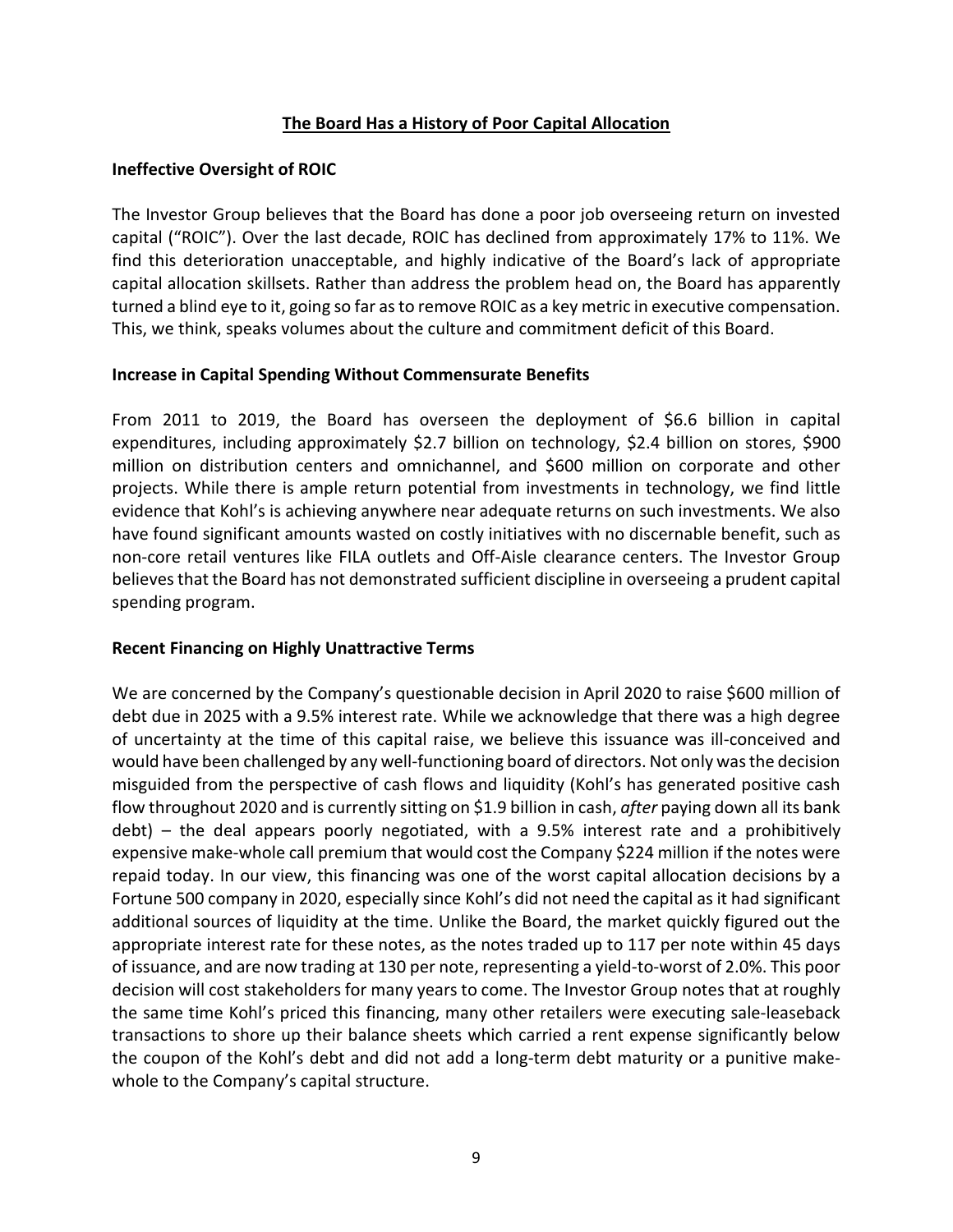## **We Believe the Board Has Failed to Optimize the Balance Sheet**

We believe that the Board has failed to capitalize on a significant opportunity to create value. According to our estimates, Kohl's owns \$7-8 billion in non-core, non-earning real estate assets. This value is trapped on the balance sheet, creating no shareholder value and forcing the Company to pursue an asset-intensive, inflexible model that obscures its operational underperformance. It seems to us that the Board is aware of this, as the Company executed a small sale-leaseback transaction in 2020, but lacks the shareholder alignment to further optimize the balance sheet and create value.

|                          |              | <b>Square</b> | Property             | Price/  | <b>Market</b>   |
|--------------------------|--------------|---------------|----------------------|---------|-----------------|
| City                     | <b>State</b> | Footage       | <b>Use</b>           | Sq. Ft. | Value           |
| <b>Menomonee Falls</b>   | WI           | 683,747       | Corporate HQ         | \$350   | \$239,311,450   |
| <b>Additional Office</b> | Various      | 500,000       | Various              | \$300   | \$150,000,000   |
| Findlay                  | OН           | 780,000       | Distribution         | \$85    | \$66,300,000    |
| Winchester               | VA           | 450,000       | Distribution         | \$85    | \$38,250,000    |
| <b>Blue Springs</b>      | MO           | 540,000       | <b>Distribution</b>  | \$85    | \$45,900,000    |
| Mamakating               | <b>NY</b>    | 605,000       | Distribution         | \$85    | \$51,425,000    |
| Macon                    | GА           | 560,000       | <b>Distribution</b>  | \$85    | \$47,600,000    |
| Patterson                | CA           | 365,000       | <b>Distribution</b>  | \$85    | \$31,025,000    |
| Ottawa                   | IL           | 330,000       | Distribution         | \$85    | \$28,050,000    |
| Monroe                   | OН           | 1,225,000     | <b>Fulfillment</b>   | \$85    | \$104,125,000   |
| Edgewood                 | MD           | 1,450,000     | <b>Fulfillment</b>   | \$85    | \$123,250,000   |
| DeSoto                   | ТX           | 1,515,000     | <b>Fulfillment</b>   | \$85    | \$128,775,000   |
| Plainfield               | IN           | 975,000       | <b>Fulfillment</b>   | \$85    | \$82,875,000    |
| Etna                     | <b>OH</b>    | 1,300,000     | <b>Fulfillment</b>   | \$85    | \$110,500,000   |
| Retail Portfolio         | Various      | 29,039,000    | <b>Retail Stores</b> | \$215   | \$6,243,385,000 |
| Totals:                  |              | 40,317,747    |                      | \$186   | \$7,490,771,450 |

Source: Company SEC Filings, Investor Group estimates, property records

We are aware of at least one private equity real estate investor that has approached the Company on multiple occasions about executing more sizable sale-leaseback transactions, but has been turned away each time. The Investor Group believes that the Company could unlock at least \$3 billion through sale-leaseback transactions with a high degree of certainty in 60 to 90 days. Such transactions would enable Kohl's to effectively sell non-core, non-earning assets for approximately 14-15x EBITDA, representing a substantial premium to the Company's current enterprise value to 2019 EBITDA multiple of 4.8x. The Investor Group estimates that \$3 billion in sale-leaseback proceeds, combined with an effectively executed share repurchase program, could increase EPS by at least 25%. Depending on when and at what level the Company reinstates the dividend, it is possible to retire a significant amount of the outstanding shares such that a sale-leaseback transaction would result in little to no annual cash flow impact.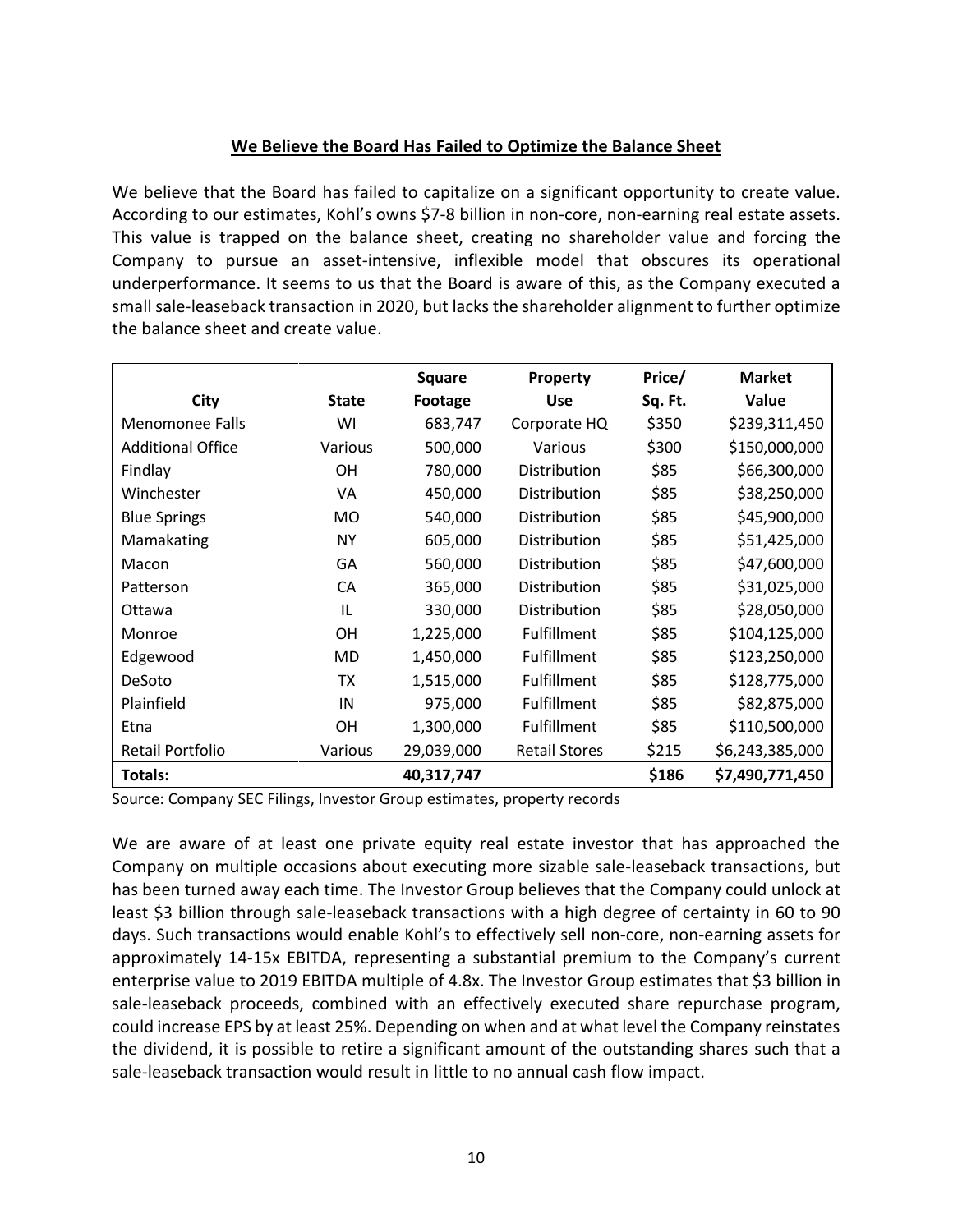We also believe that several additional, positive benefits can be achieved and financed by Kohl's partner in such sale-leaseback transactions, including:

- LEED certifications for relevant properties and reduced energy consumption, speeding up progress towards the Company's 2025 Sustainability Goals;
- Expanded electric charging station infrastructure to better serve customers (Kohl's currently only has 229 electric charging spots across 100 locations);
- Installation of rooftop solar panels (Kohl's currently operates only 164 solar arrays across the country) and wind turbines, dramatically lowering power costs; and
- Significantly reduced future Company capital expenditures for the properties included in the sale-leaseback portfolio.

## *We believe that a large-scale sale-leaseback program, coupled with initiatives like these, would be viewed favorably by Kohl's shareholder and customers alike.*

# **Board Lacks Alignment with Shareholders**

The Investor Group believes that the Board's failure to create value for Kohl's investors is in part attributable to its own lack of skin in the game (as well as management's). It is easy to rubberstamp one failed growth strategy after the other, sign off on enormous capital expenditures and approve excessive operating expenses when you have no material exposure to the Company's share price. Since 2011, directors have purchased a mere \$1.2 million in Company stock while collecting over \$23 million in director compensation. We think that a Board that invests just 5% of its fees in the Company is woefully misaligned and must lack conviction and confidence in Kohl's.

# **It Will Not Be Different This Time**

As this Board has overseen steady value destruction for many years, we think that shareholders should remain highly skeptical that the "new strategic vision" promised by the Company will deliver anything else. Many initiatives outlined in the Company's October 2020 investor presentation sound hauntingly familiar to the "Greatness Agenda" released six years earlier, in which Kohl's highlighted the need to "turn our stores into more inspiring destinations" and set a goal of \$21 billion in sales and \$1.9 billion in operating income by 2017. Those targets were missed by 9% and 25%, respectively, by 2017. By 2019, the operating profit target was missed by 36%. The confidence exuded by management then is strikingly similar to the unbridled optimism that shareholders are subjected to now. Yet, between 2014 and 2019, the Company missed its own annual expectations three out of five years, and was one of the few retailers to guide to a decline in annual earnings (21% below 2018) at the beginning of 2020, *prior* to the start of the COVID-19 pandemic. We do not give much credence to the recent Company plan and do not believe that significant change will occur at Kohl's without oversight from a reconstituted Board.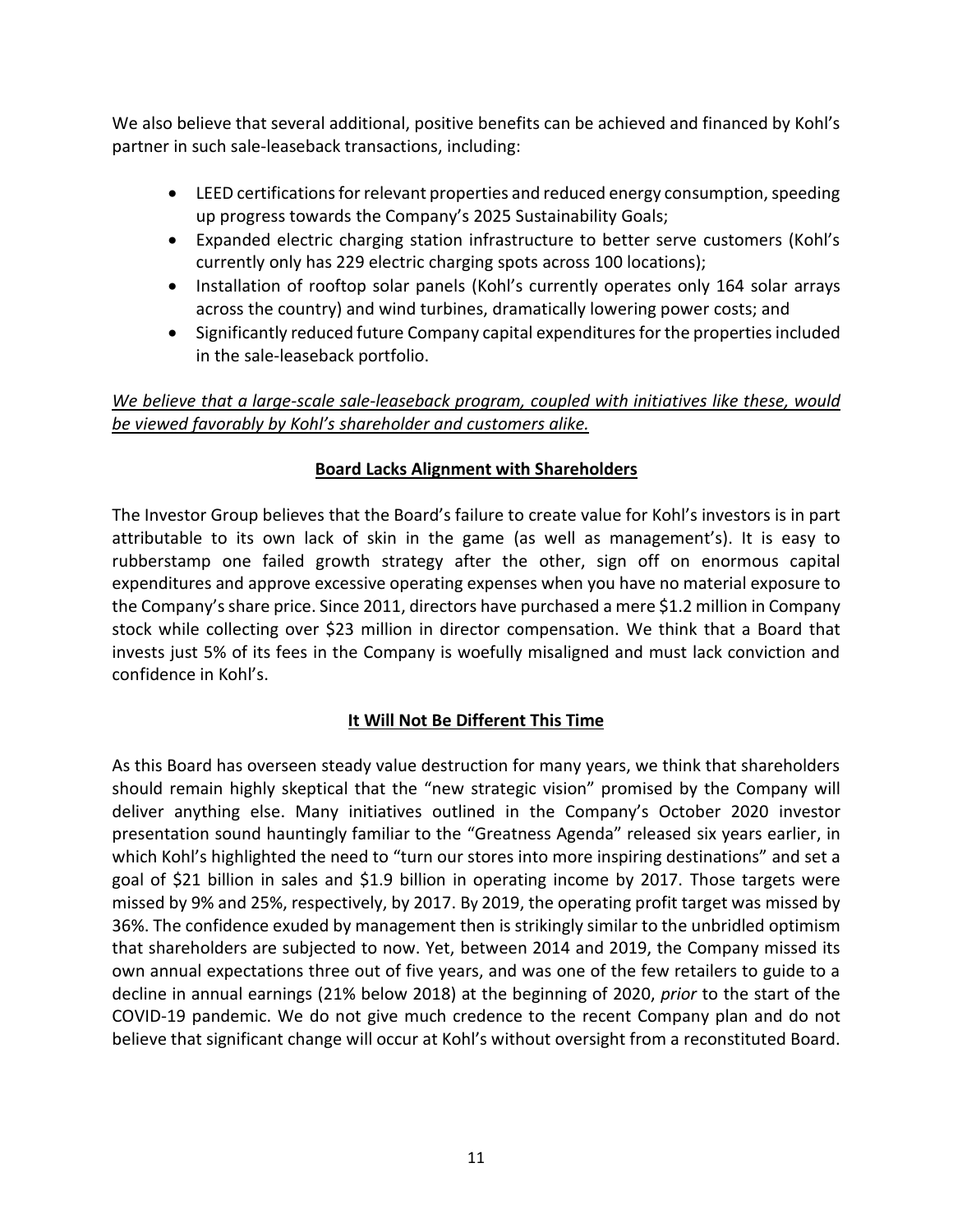### **Recent History of Significantly Missed Guidance Suggest Ineffective Board Oversight**

Kohl's, similar to many other retailers, was able to navigate through the pandemic. This, however, does not mean that we harbor much optimism about its future under the guidance of the current Board. Rather, we think it is more likely that management's new goals and visions will turn out to be as detached from reality as its previous plans. Management started 2019 by guiding investors to expect \$5.98 in EPS at the midpoint, a target approved by the Board. After lowering guidance twice during the year, Kohl's ultimately earned \$4.86, or 19% less than the initial starting point. Leading to further value destruction, Kohl's guided 2020, prior to any impact of the COVID-19 pandemic, to \$4.40 in EPS, or 26% below 2019's starting point.



Source: Company SEC Filings

Management has postulated many times in the past that they were on a path to improving sales growth, only to be proven wrong. Coming off an uptrend in same store sales in 2018, on March 5, 2019, Michelle Gass, CEO, offered the following assessment:

*"Our strong performance reflects the compelling product offering, great marketing strategy and consistent execution in stores and online…We are working from a position of strength, and as we look ahead, we are guiding to another year of positive sales growth and improved profitability. We will continue to work with speed and agility while also remaining disciplined and thoughtful in our efforts to drive stakeholder value" –* 2018 Q4 earnings conference call

However, just two-and-a-half months later, on May 21, 2019, Ms. Gass offered a different assessment after delivering the worst same store sales results in the last eleven quarters: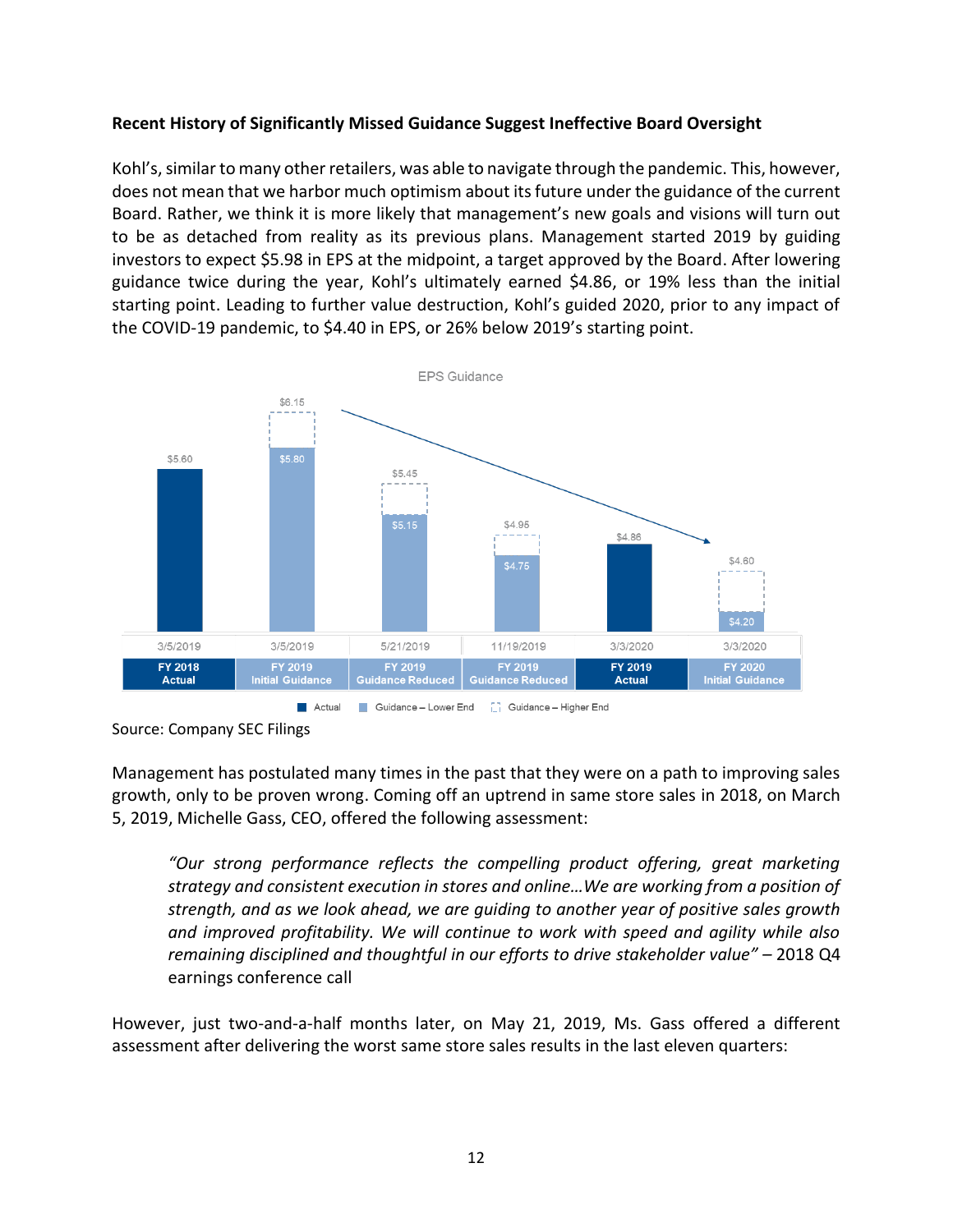*"The first quarter featured a lot of volatility, with February being particularly tough. And*  while March and April trends did improve, they were below our expectation. This is *reflected in our Q1 comparable sales decline of 3.4%. While we are disappointed in our sales performance, the team was agile and reacted appropriately by managing expenses while continuing to invest in future growth. It's a highly competitive market, and we've seen more aggressive pricing and promotion in categories like Home. Looking ahead, we plan to be more aggressive in driving top-line sales to regain our momentum and grow market share." –* 2019 Q1 earnings conference call

Kohl's never did regain momentum in 2019, and on the 2019 Q4 earnings conference call, Ms. Gass finally acknowledged that rather than "working from a position of strength" as had been asserted earlier in the year, Kohl's was facing a host of problems that needed to be addressed:

*"As we look back at 2019, our results did not meet our expectations primarily due to 3 key factors: Home, Women's and gross margin.*

*First, our Home business had a tough first half driven by competitive pressures, pricing challenges and not enough newness. The team responded with agility by adjusting our pricing strategies and introducing new brands and category innovation. Together, these led to materially better performance in the second half.*

*Second, our Women's business remained challenged throughout the year. We recognize that we need a much more significant reinvention in Women's to improve the trajectory moving forward. I will discuss some of the actions we are taking in a moment.*

*Third, as it relates to margin, our performance was pressured due to a combination of category mix and aggressive promotional stance to protect market share and a more pronounced shift to digital than expected, which resulted in a greater cost-of-shipping headwind."*

The glaring inaccuracy of Ms. Gass' statements earlier in the year imply to us that there are a wide range of oversight and management issues which must be addressed to actually execute on a strategic plan and facilitate more consistent, profitable growth.

## **Failure of New Brands Launches**

Kohl's appears to be in a perennial cycle of introducing new brands in an attempt to stimulate top-line growth; however, they often struggle with or exit brands not long after launching them.

*"We announced yesterday that we are partnering with POPSUGAR, a leading digital media company to launch POPSUGAR at Kohl's this September. This new innovative apparel brand will be targeted toward millennial women and will tap into POPSUGAR's audience of more than 100 million readers and 31 million social followers to both inform the*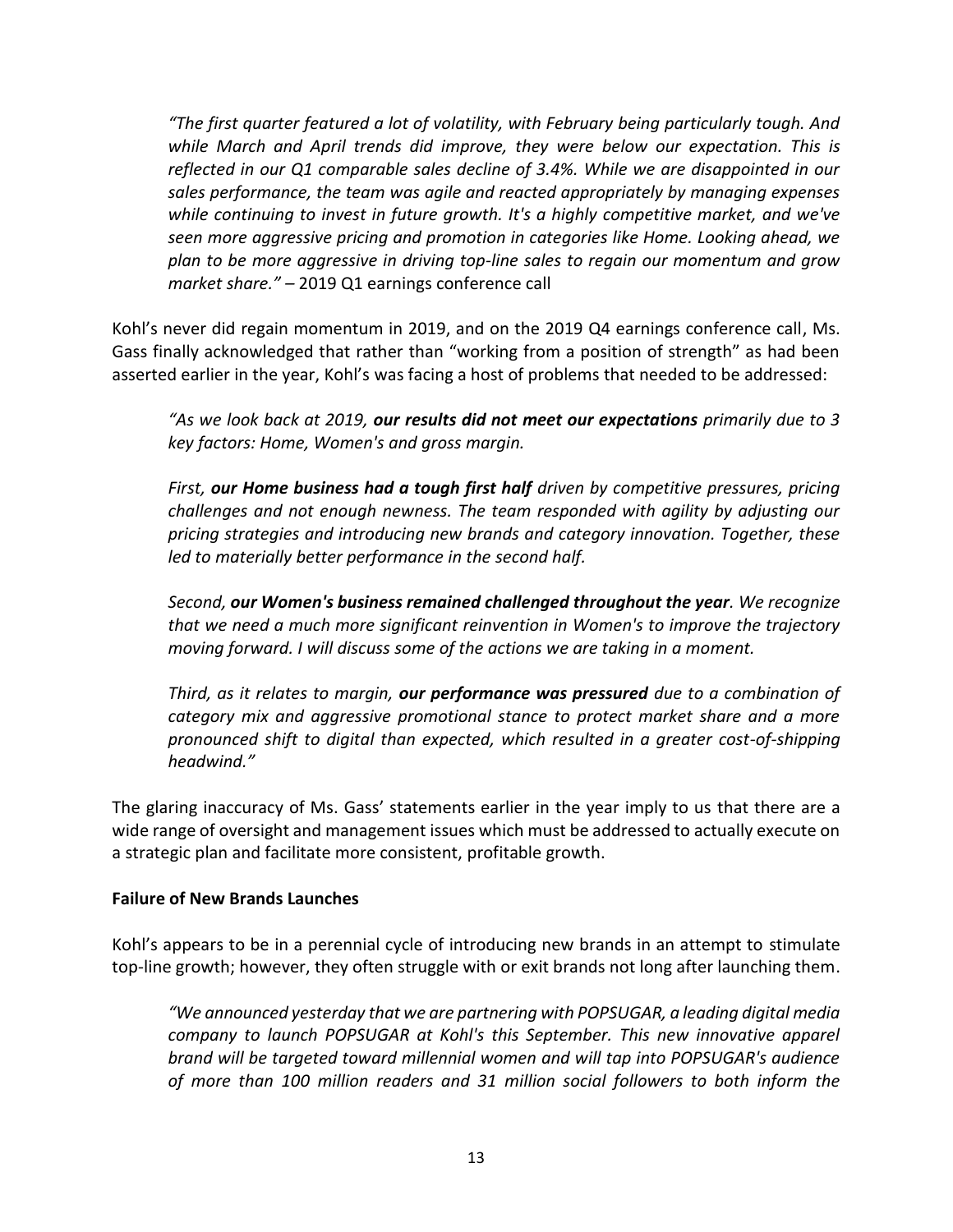*assortment and drive a unique joint marketing approach." –* Michelle Gass, CEO 5/22/2018

*"We launched POPSUGAR in mid-September, and we're encouraged by the initial response from the younger demographic that we targeted, as well as early online sales…Certainly, POPSUGAR is a big one as we look ahead into next year." –* Michelle Gass, CEO 11/20/2018

Just two years later, POPSUGAR was announced as a brand exit. Brand launches reek of "shiny object syndrome." They are exciting to talk about, but often are too small to move the needle and/or ultimately distract the management team from the bigger picture issues. While any one brand will inevitably grow from zero, in the aggregate, they don't seem to generate any meaningful top-line growth as they merely move sales dollars from one pocket to another.

### **Failure of Active and Athleisure to drive top-line growth**

Similarly, as early as February 2014, Kohl's noted a focus on Active – yet this initiative has not been able to drive overall top-line growth.

*"…we are most interested in accelerating our brand penetration. An easy example would be active and wellness. Active is an area we are highly penetrated in. We have a huge opportunity to expand that platform...and increase what we are doing in active." –* Kevin Mansell, Former CEO 2/27/2014

In almost every investor communication since, Kohl's stressed the opportunity in Active and again, at the beginning of 2019, the Company dedicated itself to driving top-line growth with a focus on the Active category.

*"…we will extend our active and wellness expansion to approx. 160 of highest performing active stores, significantly increasing the amount of space allocated to active in 2019."* – Michelle Gass, CEO 3/5/2019

Despite identifying Active as a potential sales driver over six years ago, total sales have remained stagnant as the category has not made a significant enough contribution to generate overall topline growth. The Investor Group is hopeful this can be achieved but to date there appears very little evidence of a strategy to take market share in this incredibly competitive segment of retail.

#### **Failure to Reduce Inventory**

As early as February 2014, the Company prioritized increasing inventory turns.

*"...our goal really over the next 3 years...is to take inventory down roughly 5% on an annual basis." –* Wesley MacDonald, Former CFO 2/27/2014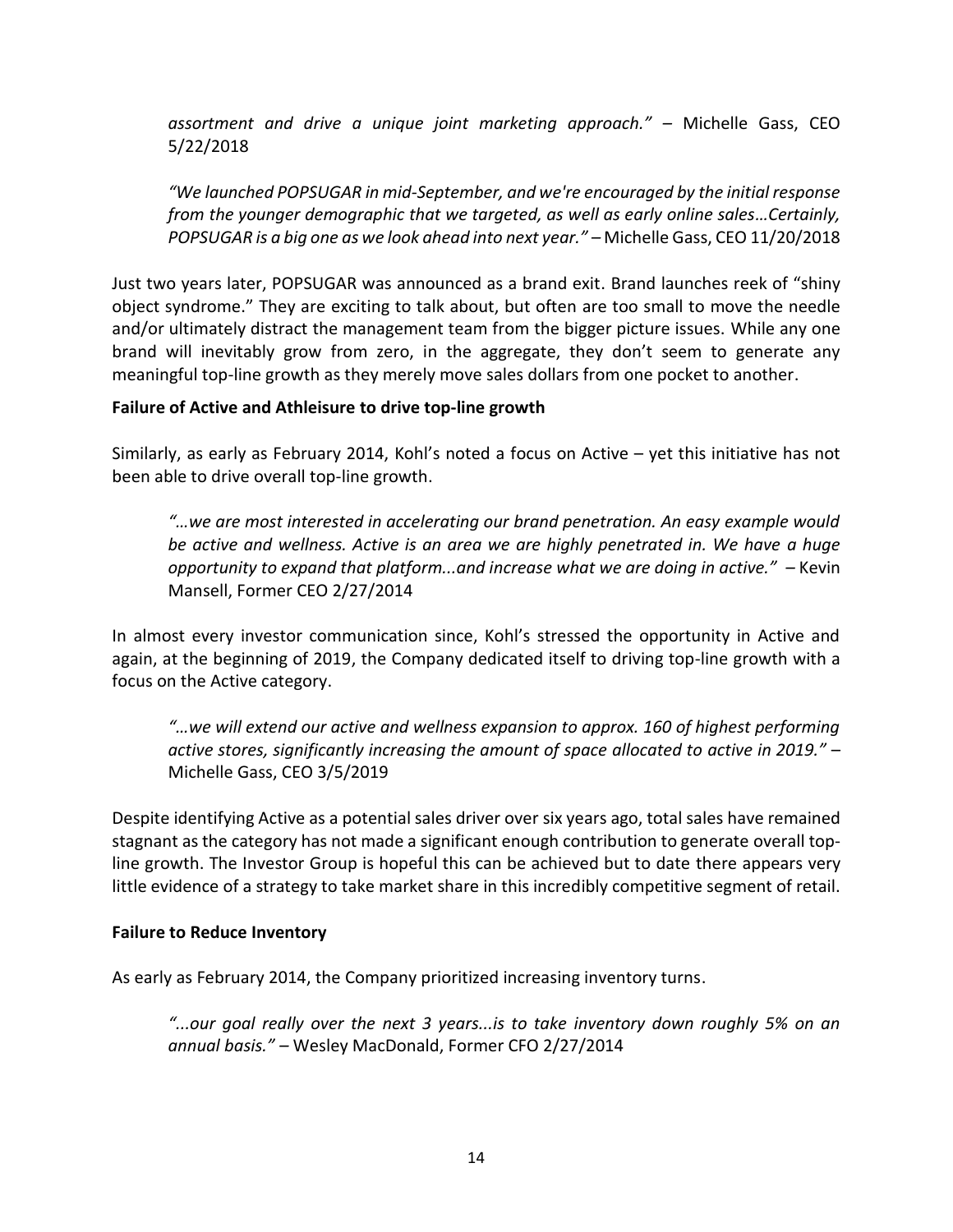However, two years later, ending inventories were up 4.2% vs. 2013 – a 14% unfavorable variance vs. the goal. On a subsequent call, the Company acknowledged its failure to lower inventory and adjusted its goal.

*"…another area of opportunity is the work being done around lowering the level of our inventory…Since 2011 our average inventory per store has grown approximately 15%...I expect we can lower inventory per store by 10% for 2017." –* Wesley MacDonald, Former CFO 2/25/2016

*"…we are signing up for 3% [decline] a year for now." –* Wesley MacDonald, Former CFO 2/23/2017

Ms. Gass also cited increasing inventory turn as an important initiative early on in her tenure as CEO.

*"… And that is a focus, it's a multiyear focus for us, drive sales up, bring inventories down."* – Michelle Gass, CEO 11/20/18

The following year, Kohl's was still struggling to bring inventories down in 2019:

*"In 2019, we expect a mid-single-digit percentage decrease in our inventory levels in dollars." –* Bruce Besanko, Former CFO 3/5/2019

Unfortunately, inventory dollars actually increased during 2019 – and at the end of 2019, inventories stood at \$3.5 billion, up 11% since 2011, as compared with relatively flat sales and modestly lower square footage.

## **Fixing the Loyalty Program**

Kohl's management enjoys referring to the Kohl's loyalty program as "industry-leading". While we agree that the program seems to do a good job retaining the most loyal shoppers, the program is nearly impossible to understand for new customers. This is critically important as Kohl's needs to attract new customers to meaningfully grow same store sales. While there have been some recently announced changes to simplify the program, more needs to be done in our view. The mere fact that Kohl's has a publicly stated "playbook" for how to slowly introduce new customers into the loyalty program, because of how overwhelming it is, speaks volumes about the need to simplify the program. Back in 2017, on the August 10, 2017 Q2 conference call, former CEO Kevin Mansell mentioned a focus on improving the loyalty program and trying to make it simpler to understand:

*"As you know, the components of our loyalty platform, Kohl's Cash, Yes2You Rewards and Kohl's Charge card, have continued to grow an importance for us, and the platform has been successful in driving customer behavior. We believe it's the best loyalty program in retail. In order to further improve the impact of this program on driving traffic and sales,*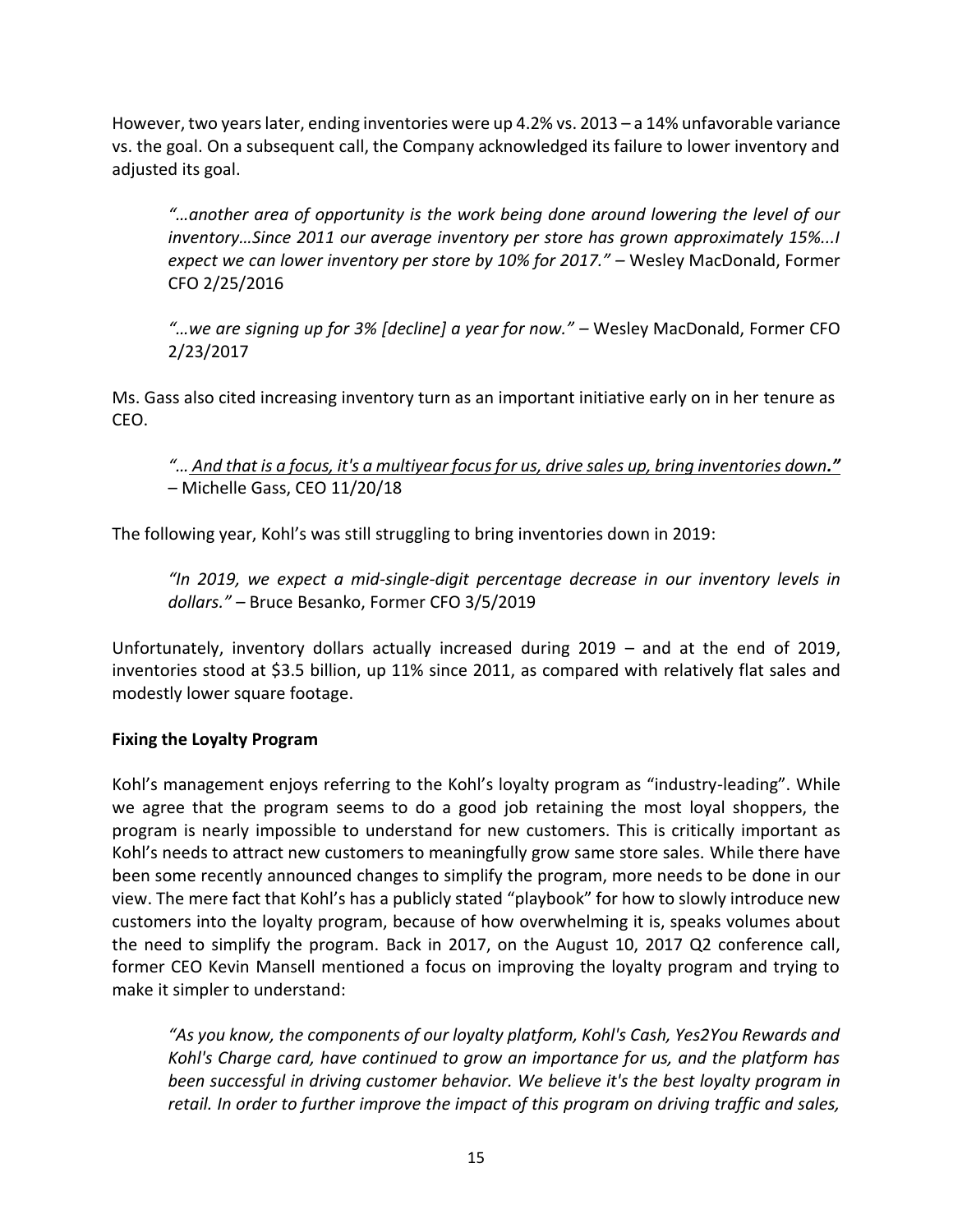*we intend to pilot an evolution of that platform next spring that, we think, will make it even better. We have 3 objectives in that loyalty pilot: simplify it; broaden the reach; and make a platform even more rewarding. Expect to hear more details about that in our third quarter earnings call in November."*

Then in August of 2018, Ms. Gass took the baton from Mr. Mansell, though she likely had already been focused on this issue as Chief Customer Officer from 2013 to 2015, and highlighted her renewed attention on fixing the loyalty program.

*"As you know, we launched a new Kohl's Rewards pilot in late May in 100 stores… the program has 3 primary goals: to acquire and retain customers, to simplify our loyalty assets and to reinvigorate Kohl's Charge...As a reminder, the new loyalty program is unified under one platform, Kohl's Rewards, with the key reward being Kohl's Cash."*

Yet on the August 18, 2020 Q2 earnings conference call, the Company was still trying to fix the loyalty program.

*"Loyalty is another important piece of our strategy. We've spoken frequently about our incredibly strong loyalty program. It has been recognized as an industry leader many times and has 30 million members. It's a critical piece of the value equation we provide our customers. And as you know, we have been working on a new foundational program. I'm happy to share that next month, we will be launching our new, more integrated rewards program nationwide, bringing together all of our loyalty assets in a simplified structure with rewards earned in our iconic Kohl's Cash. We saw positive results in our pilot and are confident that this new program will further enhance our position as a leader in the industry."*

The problem, once again, is that Kohl's has been talking about fixing its loyalty program for years and has made little progress. Based on the Company's stagnant store sales, any improvements that have been made are not producing notable results.

#### **Failure to Increase Gross Margin**

As early as February 2014, the Company was targeting to get back to a 38% gross margin.

*"Over the next 3 years we're trying to get back to where we were in the store gross margin which is roughly a couple hundred basis point around 38% and change."* – Wesley MacDonald, Former CFO 2/27/2015

Yet, after making a little progress off a low base, the Company continued to struggle to increase margins or get anywhere close to the original goal of 38%.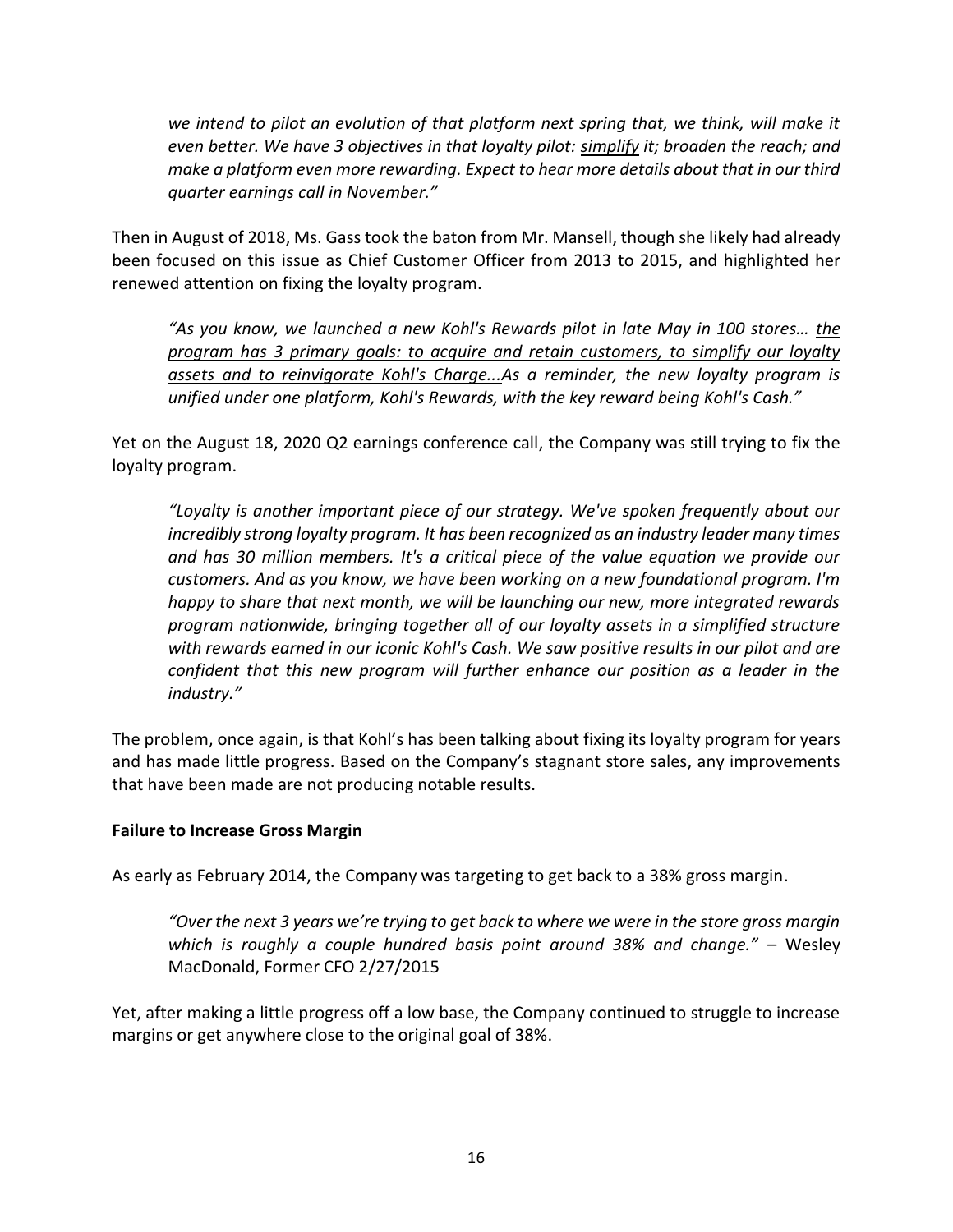

Source: SEC Filings, Transcripts, Investor Group's Estimates

Unfortunately, this is yet another significant initiative that has not been achieved. For 2019, gross margins of 35.7% reached the lowest level since 2011.

### **Failure to Contain SG&A**

Total SG&A costs have continued to increase, while sales were essentially flat. On the Company's May 19, 2020 Q1 earnings conference call, Ms. Gass noted that Kohl's is committed to improving profitability, in part through reduced spending:

"*As an organization, we have a long history of operational excellence discipline, which is serving us well. We are working to manage inventory lower and have reduced expenses across the business, including store payroll, marketing, technology and operations*."

Operational excellence is a term that is constantly touted by Kohl's management. Meanwhile, their SG&A costs have continued to rise year after year. On the Company's August 18, 2020 Q2 earnings conference call, Jill Timm, CFO, noted that Kohl's defines tightly managing SG&A as a 1.5% per year increase in expenses:

*"I think what I would tell you, as you know, it's core to us to have a strong, costdisciplined culture. We've been talking about operational excellence for several years. And I think you know, if you look back over time, our SG&A growth rate has been around a 1.5% CAGR because we manage it so tightly."*

Before Ms. Gass and Ms. Timm took the helm, there at least appeared to be some acknowledgement that costs needed to be better controlled:

*"…we know we need to do better…we're moving to lower our leverage point to 1.5% comparable sales increase." –* Kevin Mansell, Former CEO 2/25/2016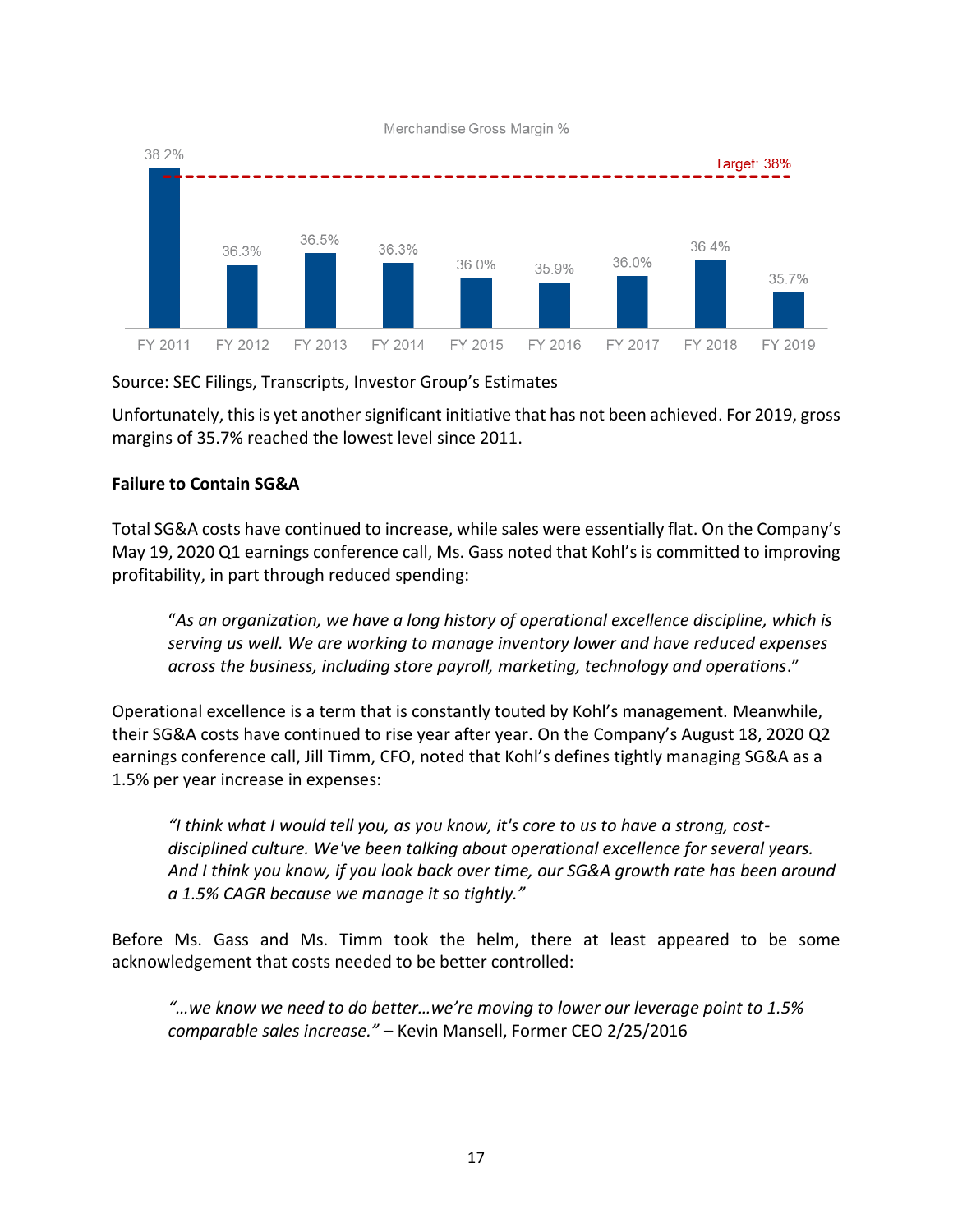*"…after store payroll, marketing is our single-biggest expense...if we're really going to reduce expense over time, we've got to do a better job of marketing." –* Kevin Mansell, Former CEO 2/25/2016

But even after those early admissions that costs needed better management, Kohl's continued to struggle to contain costs in 2017.

*"…launched a profit improvement plan that takes significant expense out of our company...the majority coming in 2018 and 2019."* – Kevin Mansell, Former CEO 2/23/2017

Again, on Ms. Gass' first call as CEO elect in March 2018, Mr. Mansell reassured investors of a focus on lowering costs:

*"On the second priority of operational excellence, we've made better-than-expected progress on our efforts to remove more than \$250 million from our ongoing expense base and now expect to comfortably exceed that goal."* – Kevin Mansell, Former CEO 3/1/2018

Despite all the focus on reducing expenses from 2014 to 2019, SG&A actually **increased by \$457 million while sales declined**. This is just another example of the Board's inability to drive the right outcome for shareholders by failing to hold management accountable.

These failures to improve gross margins and control SG&A spending has resulted in a significant decline in both operating income and margin. From 2011 to 2019, operating income has declined nearly \$1 billion despite total sales being relatively flat over the same period. The following chart illustrates this destruction in value as evidenced by the steep and continuous decline in operating margins.

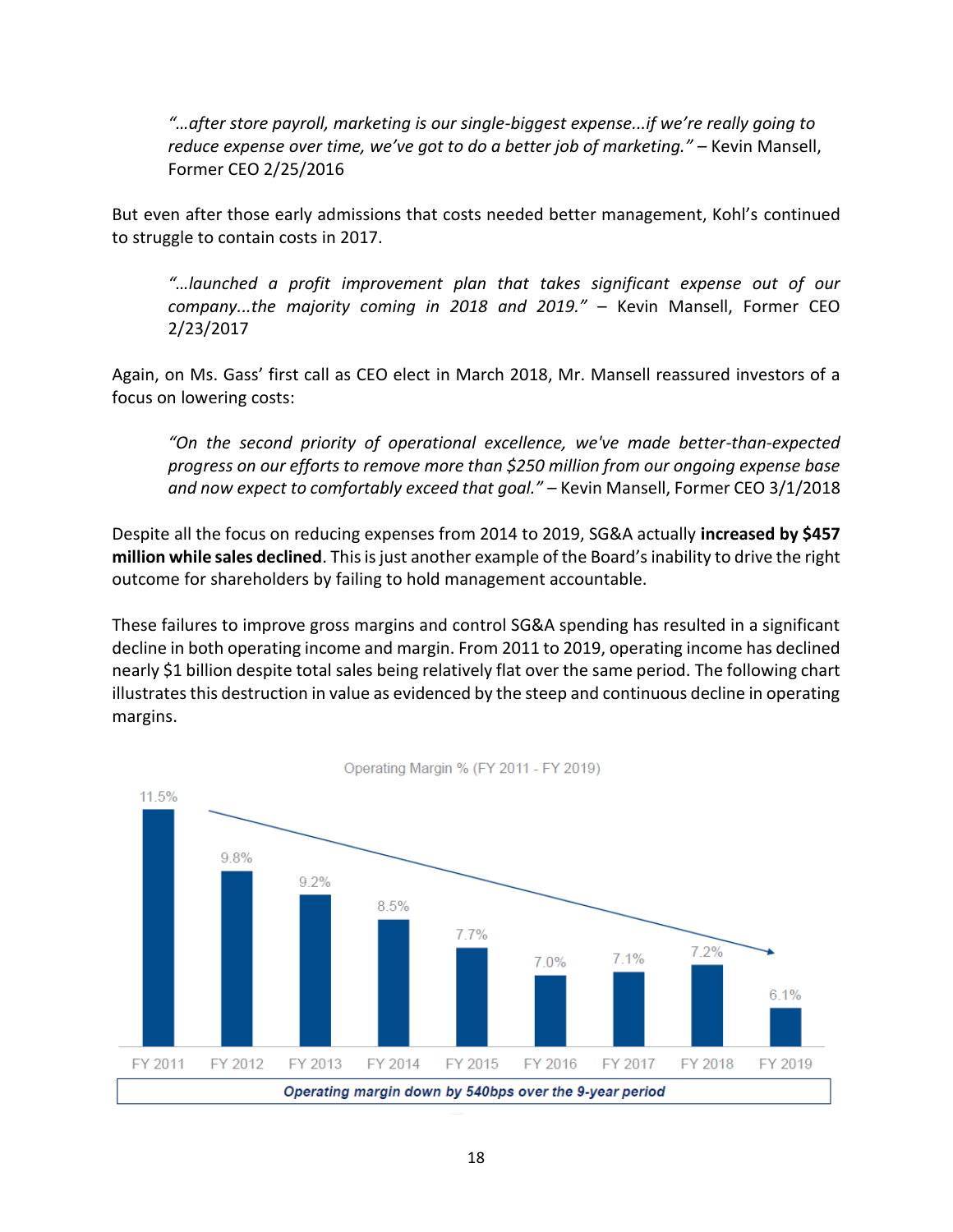Source: SEC Filings, Transcripts, Investor Group's Estimates

#### **Worst in Class Valuation**

All of this culminates in a loss of shareholder confidence that results in one of the lowest valuations in the sector. The Investor Group believes the Company will struggle to create shareholder value and will not be rewarded a reasonable valuation until there is a refreshed Board competent to oversee management in developing a strategic plan that shareholders can believe will be successful. With the recent addition of a new director, likely due to our engagement to date, the Board is currently comprised of 12 individuals who have one thing in common, as noted on the table below, prolific value destruction.

| <b>Director</b>                                      | <b>Tenure</b>      | <b>KSS</b><br><b>Own.</b> % | <b>DJIA</b> | R <sub>2</sub> K |        | S&P 500 S&P 600 S&P 400 |           | <b>XRT</b> | <b>Nasdaq</b> |
|------------------------------------------------------|--------------------|-----------------------------|-------------|------------------|--------|-------------------------|-----------|------------|---------------|
| <b>Frank V. Sica</b><br>(Chair)                      | 33<br>Years        | 0.032%                      | 1,851%      | 2,020%           | 1,995% | <b>NA</b>               | <b>NA</b> | <b>NA</b>  | 1,319%        |
| Steven A. Burd                                       | 19<br><b>Years</b> | 0.017%                      | (392%)      | (499%)           | (384%) | (608%)                  | (551%)    | <b>NA</b>  | (593%)        |
| <b>Stephanie A. Streeter</b><br>(Audit Comm. Chair)  | 14<br>Years        | 0.020%                      | (211%)      | (210%)           | (229%) | (236%)                  | (227%)    | (325%)     | (397%)        |
| <b>Peter Boneparth</b><br>(Gov./Nom. Comm.<br>Chair) | 13<br>Years        | 0.023%                      | (192%)      | (211%)           | (217%) | (238%)                  | (209%)    | (393%)     | (399%)        |
| John E. Schlifske                                    | 10<br>Years        | 0.018%                      | (213%)      | (218%)           | (263%) | (236%)                  | (201%)    | (251%)     | (409%)        |
| <b>Jonas Prising</b><br>(Comp. Comm. Chair)          |                    | 5 Years 0.028%              | (94%)       | (82%)            | (97%)  | (80%)                   | (69%)     | (80%)      | (156%)        |
| <b>Adrianne Shapira</b>                              |                    | 4 Years 0.011%              | (39%)       | (39%)            | (46%)  | (30%)                   | (21%)     | (58%)      | (110%)        |
| <b>H. Charles Floyd</b>                              |                    | 3 Years 0.009%              | (14%)       | (23%)            | (29%)  | (16%)                   | (11%)     | (102%)     | (69%)         |
| <b>Michael J. Bender</b>                             |                    | 2 Years 0.007%              | (18%)       | (40%)            | (31%)  | (33%)                   | (28%)     | (109%)     | (63%)         |
| <b>Yael Cosset</b>                                   |                    | 1 Years 0.008%              | (2%)        | (23%)            | (10%)  | (16%)                   | (12%)     | (98%)      | (36%)         |
| <b>Robbin Mitchell</b>                               |                    | 0 Years 0.000%              |             |                  |        |                         |           |            |               |
| <b>Michelle Gass</b><br>(CEO)                        |                    | 3 Years 0.353%              | (52%)       | (57%)            | (67%)  | (48%)                   | (49%)     | (111%)     | (100%)        |

#### **KSS Relative TSR over Tenure vs. Major Benchmarks**

Note: Total Shareholder Return ("TSR") figures as of respective board appointment date through 01/31/2021, except for Frank V. Sica (as of KSS IPO date 5/19/1992 through 01/31/2021 since he was appointed before IPO)

Source: SEC Filings, Investor Group's Estimates, Capital IQ – Data as of 01/31/2021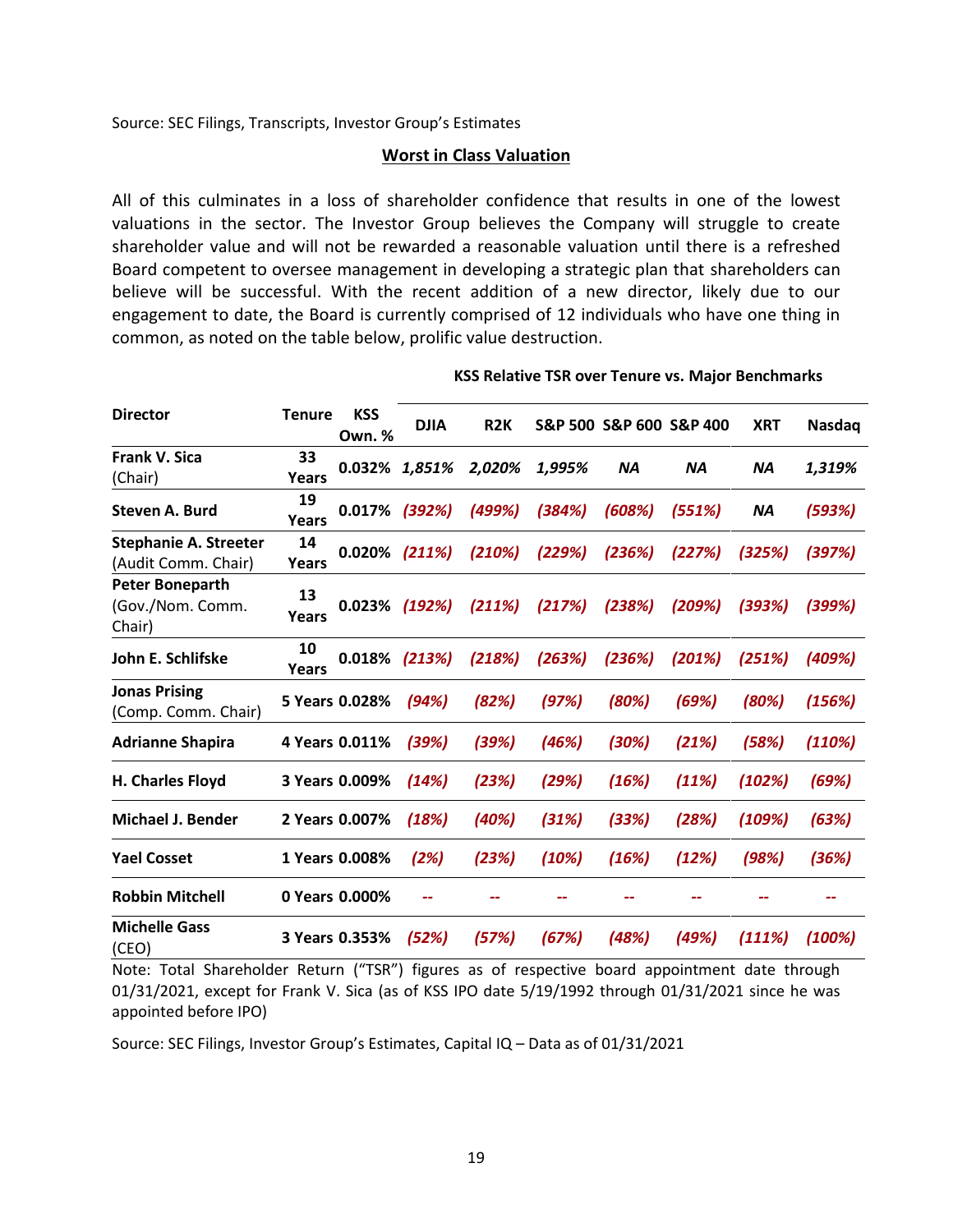Rather than announce the departure of some of the Company's long-serving directors, the Board recently decided to expand the Board by one director to add Robbin Mitchell. Without more meaningful change, the Investor Group does not believe TSR will improve.

## **A Path Forward with a Reconstituted Board**

The Investor Group has recruited a world-class team of retail industry experts with **extensive retail, turnaround, capital allocation and strategic experience** that can help return Kohl's to improved performance. In nominating nine highly-qualified executives for election to the Board, the Investor Group believes the Company's enormous potential can be realized through improving the Company's merchandising, increasing the effectiveness of the marketing strategy, reducing SG&A costs, increasing inventory turns, driving better efficiency from capital investments, and realigning executive compensation and incentives with performance. We believe these actions, in conjunction with a sizable sale-leaseback transaction and material share repurchase, can dramatically improve revenue growth and profitability, strengthen cash flow, increase return on invested capital, and generate significant shareholder value.

The Investor Group has developed a comprehensive plan to create shareholder value that it intends to detail over the upcoming months. This will include a quantified time and action plan that prioritizes the following initiatives:

- **Management Oversight** Provide significant added expertise at the Board level to assist senior executives in repairing major areas of operational weakness. Oversee and help develop a detailed and rigorously analyzed road map to achieve sales growth, margin expansion, and effective capital allocation. Evaluate depth and capabilities of management team including assessing the need to augment the current team in order to provide senior leadership with all tools needed for success.
- **Sales Growth** 
	- *Fix the merchandise approach* Renew the focus on customer-centricity as well as a rigorous planning and allocation process to develop a merchandise assortment and architecture that will resonate more strongly with customers.
	- *Increase speed within merchandising*  Accelerate the time it takes to get product on the floor which will drive newness, and likely increase traffic and keep the assortment on trend.
	- *Overhaul the assortment* Eliminate redundancies and repetition as well as delineate a "good, better, best" hierarchy that clearly identifies the features and benefits of higher value products.
	- *Increase inventory turn* Faster turns will result in more frequently delivered, fresh inventory, less aged product, and better full-price realization per unit.
	- *Fix problems with private label*  Focus and edit the private label assortment to narrow options, focusing on labels that resonate most with customers while exiting marginal labels that have no meaning to the customer and are only adding to cost and confusion in the assortment. Once identified, back the brands with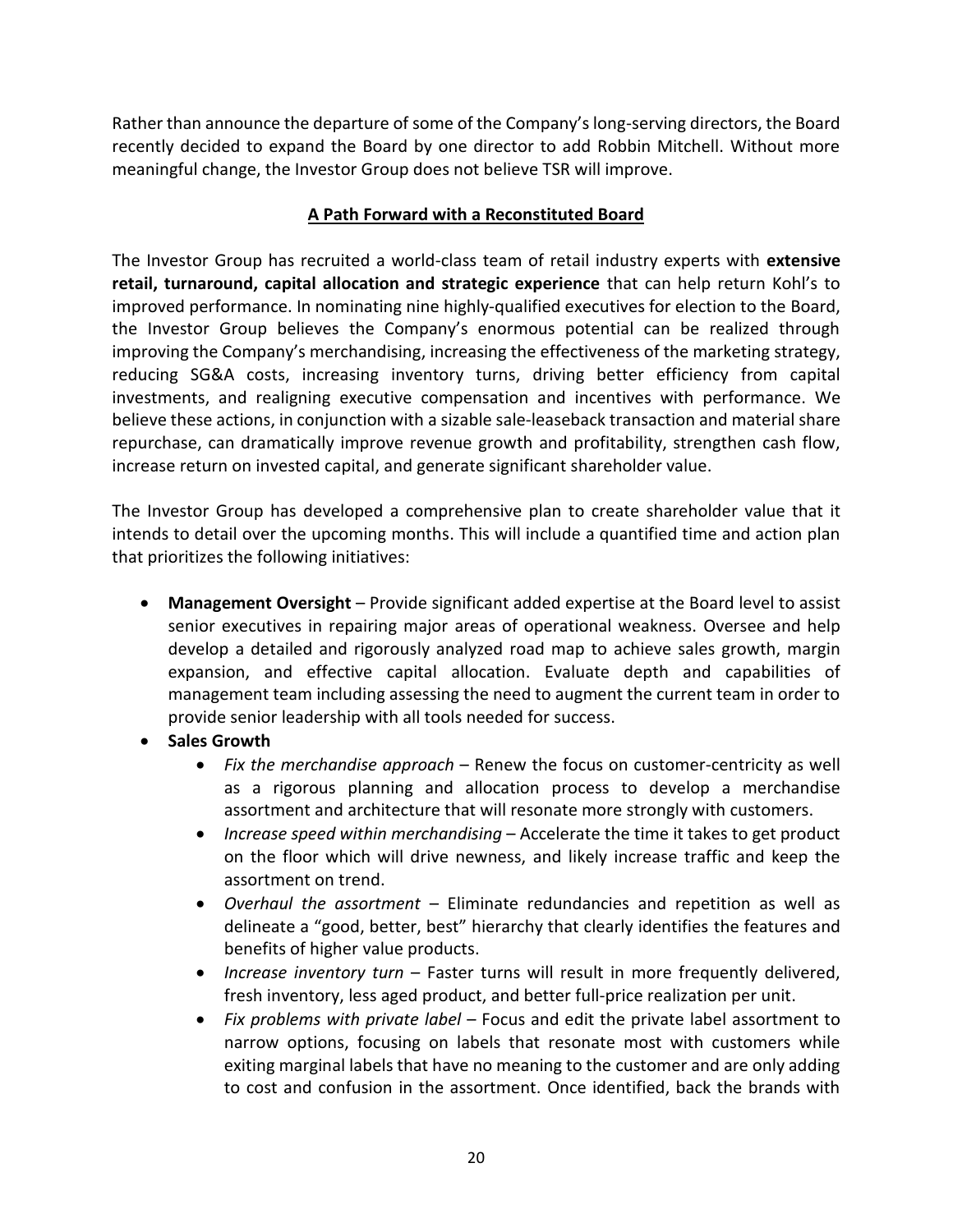appropriate amount of marketing support to solidify these labels in customers' minds.

- *Re-establish women's apparel as a traffic driver*  Make Women's apparel a key priority. Focus on testing and reacting to what the customer wants.
- *Grow the home category* Kohl's is under-penetrated in the Home category and it represents a material opportunity.
- *Streamline and update approach to marketing* While there have been some recently announced changes to simplify its loyalty program, more needs to be done to ensure both that the program is easy to understand and has an appropriate margin impact.
- *Attract new customers* Develop a strategy designed to recruit new and younger customers to experience the Kohl's brand.
- *Improve the app and website*  The current app and website are not visually appealing and do not do a good job showcasing the products. A more product focused approach with less focus on promotional offers and discounts that users must perpetually scroll past to begin shopping would improve the user experience.

## • **Gross Margin Improvement**

- *Increase inventory turns* Faster turns will reduce aged inventory and diminish the amount of mark-downs required to move clearance.
- *Enhance Mix* Through a rigorous planning process, drive customers to higher margin items.
- *Lower sourcing costs* Address the cost to produce the 20% of goods sourced by 3<sup>rd</sup> party sourcing agents. There is an opportunity to materially lower costs if done effectively.
- *Improve private-label programs* Identify and develop comprehensive private label brands with meaning to the customer. Eliminate costly fringe private label programs that are not meaningful and do not contribute materially.
- *Rationalize promotional cadence* Streamline the myriad of different promotions in the store. Eliminate confusion, not discounting, to ensure customer can buy with confidence in price integrity and perceived value. Drive customers to more cost-efficient Buy Online, Pick Up in Store (BOPIS) sales, during high volume periods through promotions.
- *Reengineer loyalty programs* Fully review the current loyalty program to drive better outcomes.
- *Improve e-commerce execution* Fix waterfall of shipping priorities to minimize split shipments or price in a way that is at least neutral to margins if not accretive.

# • **Cost Optimization and Rationalization**

- *Analyze with professional cost consultants* Conduct an extensive analysis of the increase in every expense category over the last decade.
- *Increase advertising efficiency* Determine which elements of the advertising budget are not delivering results. Redirect into higher return channels.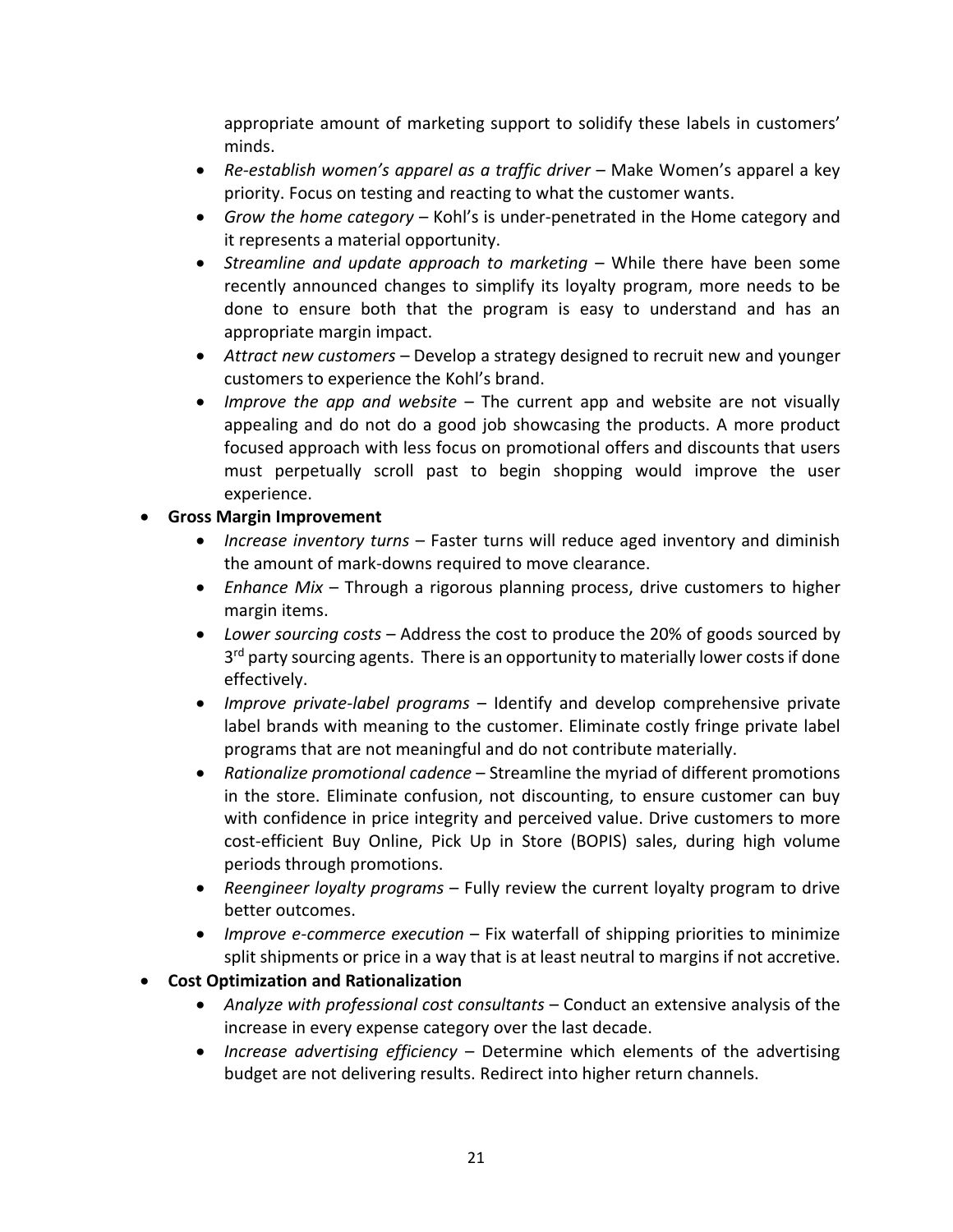- *Reduce experimental technology spending*  Eliminate the endless array of technology initiatives that have failed to produce meaningful results and focus on customer facing, traffic driving expenditures that have been tested.
- *Zero based budgeting* Implement zero base budget discipline that does not provide for increased spending without a corresponding reduction.
- *Success based spending* Develop a budget that allows for expenses to increase to fund critical projects only when sales growth is achieved.
- *Procurement* Assess all non-merchandise related expenditures to determine areas where increased scale can drive higher efficiency.
- *Variable cost model* Develop a cost model that is more variable which can flex down in challenging times of unforeseen sales weakness.
- **Capital Allocation**
	- *Inventory turn* Faster inventory turn will release a significant amount of cash that is currently trapped in slow moving product.
	- *Capital expenditures* Build capital expenditure budget from zero up, ensuring every project can generate a meaningful return and improving ROIC.
	- *Unlock significant real estate value* Kohl's has \$7-8 billion of real state value frozen on the balance sheet. A sale-leaseback will enable the Company to sell a non-earning, non-core asset for 14-15x EBITDA while the stock currently trades for 4.8x 2019 EBITDA making a share repurchase extremely accretive. Depending on when and at what level the Company reinstates the dividend, it is possible to retire a significant amount of the outstanding shares with little to no cash impact.
- **Executive Compensation –** Meaningful improvements must be made to the Company's executive compensation philosophy and practices to better align executive compensation with the creation of shareholder value. Targets need to be set to drive improvements in underlying operational and financial performance that support sustainable long-term stakeholder value creation.
- **Take Advantage of Closures and Bankruptcies** Develop specific strategies designed to gain greater market share. For the period from 2019 to 2022, the Investor Group believes that Kohl's competitors (which include JCPenney, Macy's, Ascena, Stage Stores, Kmart/Sears, Stein Mart, Gap, and Lord & Taylor) will lose another \$15 billion in sales from closing stores, presenting significant opportunity for Kohl's to acquire new customers.

## **Our Nominees Have Extensive Retail, Capital Allocation and Strategic Experience and Are Well-Positioned to Create Significant Shareholder Value**

The Investor Group believes that many of the challenges the Company has struggled with can be traced back to a lack of relevant retail expertise on the Board and a series of self-inflicted wounds. The Investor Group's director nominees have the expertise and commitment to help develop a plan that can execute on these priorities and hold management accountable for delivering results. The Investor Group's highly-qualified independent director nominees, who will bring substantial skills including sourcing, supply chain and private label; retail operations; apparel and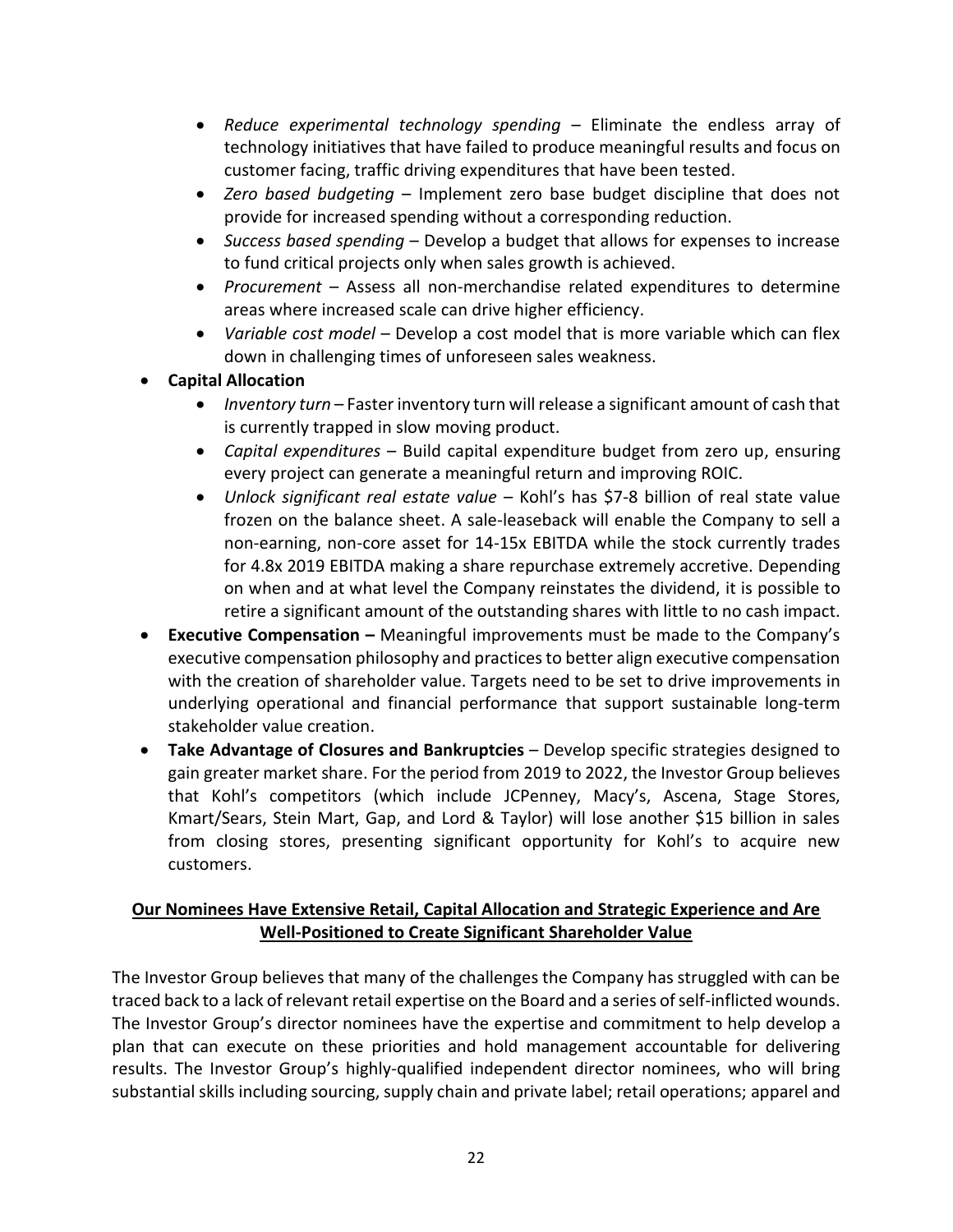accessories merchandising; marketing, branding and e-commerce; and investments, governance, real estate, and turnarounds, are:

## **Marjorie L. Bowen** (age 55)

- Ms. Bowen has served as a director at over a dozen public and privately held companies, including industry participants Genesco Inc., Centric Brands, and Talbots.
- As a qualified audit committee financial expert, Ms. Bowen has experience chairing Special Committees, Audit Committees, and Restructuring/Strategic Committees. She also has experience serving as a director in situations that called for improved governance transparency and accountability.
- Prior to her directorships, Ms. Bowen had nearly a 20-year career in investment banking at Houlihan Lokey, serving as Managing Director from 1997 to 2008 and heading its industry leading fairness opinion practice. During her tenure at Houlihan Lokey, Ms. Bowen was the most senior woman at the firm.
- As both an investment banker and corporate director, Ms. Bowen has experience across different types of corporate finance and M&A transactions for both healthy and distressed companies. In addition to the retail experience above, she has broad industry experience, including a focus in real estate intensive and related industries while at Houlihan Lokey.
- Ms. Bowen holds a bachelor's degree and graduated cum laude from Colgate University in 1987. She holds an MBAA, with a concentration in Finance from the University of Chicago in 1989.

# **James T. Corcoran** (age 38)

- Founder and Chief Executive Officer of Purple Mountain Capital Partners LLC, a private investment firm, since June 2017.
- Partner at AREX Capital Management, LP, an investment management firm focused on special situations, activism and catalyst-driven investing, since August 2019.
- Independent Director of Tuesday Morning Corporation since November 2017.
- Previously, Mr. Corcoran served as a Principal at Highfields Capital Management, a valueoriented investment management firm, from 2010 to 2016.
- Mr. Corcoran worked as an investment banking analyst for Credit Suisse (USA), Inc. in its leveraged finance and restructuring group, from 2006 to 2008, in addition to working in its hedge funds investment group, from 2005 to 2006.
- Mr. Corcoran is a CFA. He received his MBA from the Harvard Business School and his bachelor's degree with honors in Economics and Political Science from the University of Chicago.

# **David A. Duplantis** (age 56)

• Principal of Duplantis Advisory, advisor and advisory board member to early-stage companies in fashion, beauty, media, and technology with a focus on brand building and strategic business driving initiatives.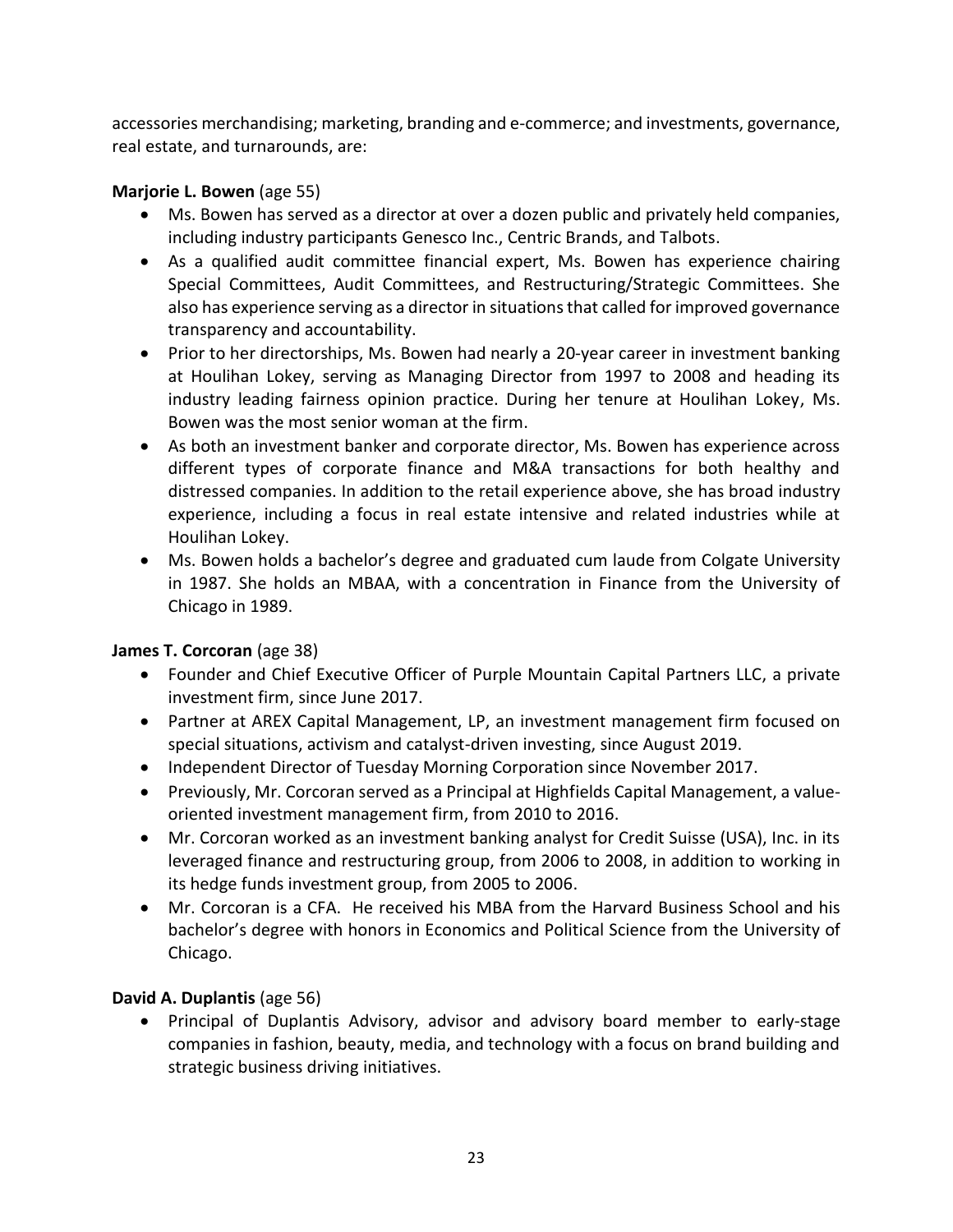- Mr. Duplantis served as President, Global Marketing, eCommerce, CRM and Customer Experience at Coach, Inc ("Coach"), a global fashion company, from 2014-2016. Prior to that Mr. Duplantis held a number of senior level management positions at Coach from November 1998.
- Mr. Duplantis was a key member of the leadership team that grew Coach from a \$380 million American accessories company to a \$5 billion global, multi-channel, lifestyle fashion brand. During that period, total stakeholder return increased over 2,300%.
- At Coach, Mr. Duplantis had a legacy of profitable innovation both online and in stores and was the founding leader and visionary of the company's Global Web & Digital Media Group, recognized for being best in class amongst luxury brands globally.
- He began his career working for a variety of clothing retailers including, J. CREW, Inc. (1995 to 1998), The GAP, Inc. (1993 to 1995), and Macy's WEST (1986 to 1993).

## **Jonathan Duskin** (age 53)

- Mr. Duskin has served as Chief Executive Officer of Macellum Capital Management, LLC, which operates a New York-based pooled investment fund, since July 2009, and as the sole member of Macellum Advisors GP, LLC, the general partner of certain affiliated funds, since September 2011.
- Mr. Duskin served as a Managing Director and Partner at Prentice Capital Management, LP, an investment management firm, from January 2005 to February 2008.
- From March 2002 to January 2005, Mr. Duskin was a Managing Director at S.A.C. Capital Associates LLC, a New York-based hedge fund. From January 1998 to January 2002, Mr. Duskin was a Managing Director at Lehman Brothers Inc., an investment bank, and served as Head of Product Management and Chairman of the Investment Policy Committee within the Research Department.
- Mr. Duskin currently serves on the Board of Directors of Christopher & Banks Corporation, a retail clothing company, and Citi Trends, Inc., a retail clothing chain selling discounted products targeted primarily at urban customers.
- Mr. Duskin previously served on the Boards of Directors of Furniture.com, The Wet Seal, Inc. and Whitehall Jewelers, Inc.

## **Margaret L. Jenkins** (age 69)

- Ms. Jenkins has served as a director at Citi Trends Inc. since October 2017 and is Chair of the Nominating and Corporate Governance Committee and a member of the Audit Committee and the Compensation Committee.
- Ms. Jenkins has an extensive background in consumer marketing and retail advertising with various management experiences. She served as a director of PVH Corp., an international apparel manufacturer and retailer, from June 2006 through May 2014.
- Prior to PVH Corp., Ms. Jenkins served as Senior Vice President, Chief Marketing Officer of Denny's Corporation, a restaurant company, from 2002 to 2007 and as Chief Marketing Officer of El Pollo Loco restaurants from 1999 through mid‑2002. Ms. Jenkins also held several management positions with Taco Bell Corp. and PepsiCo International Foodservice.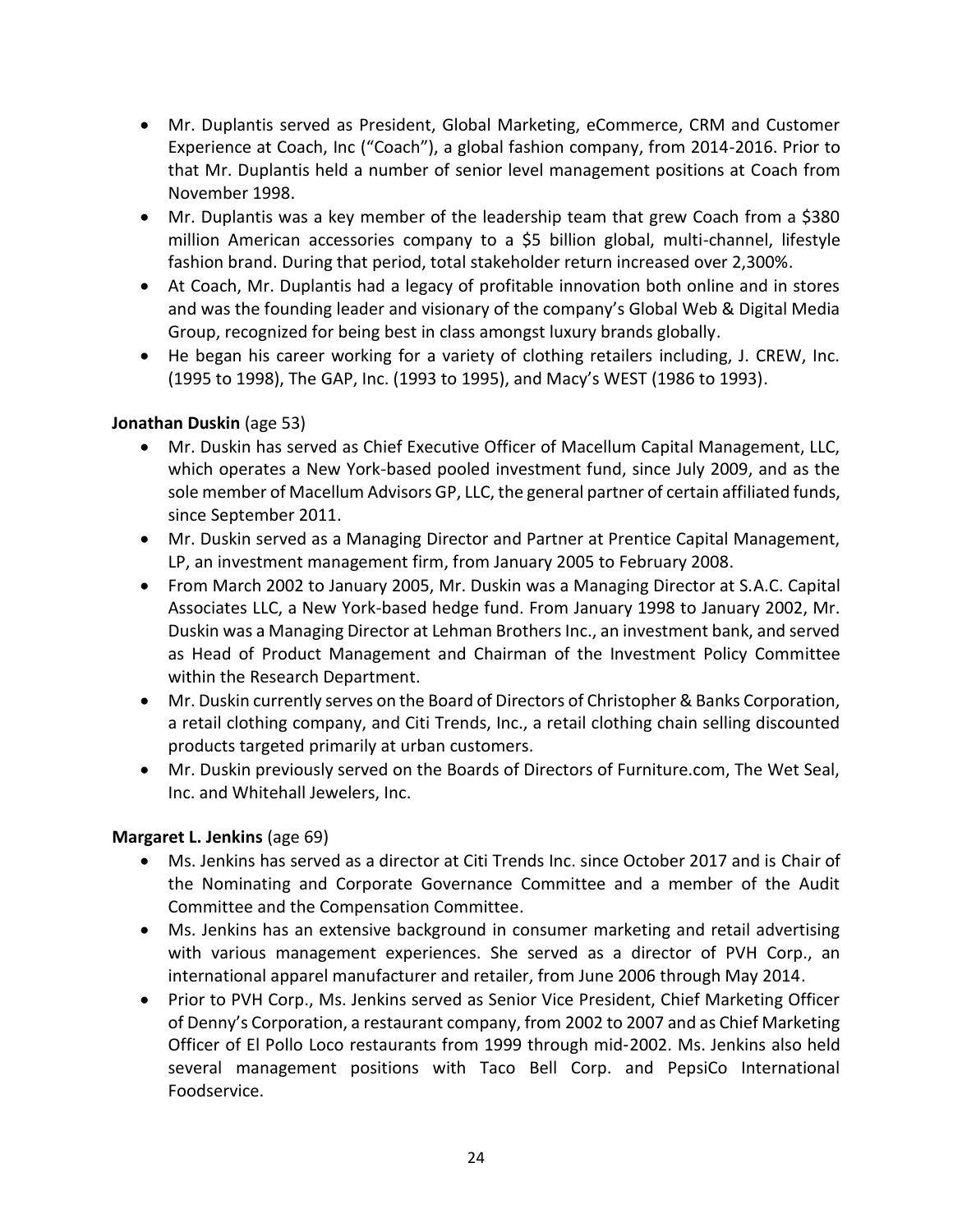- Her early career in advertising included account management of brands such as McDonald's, Sunny Delight Beverages and the Atlantic Richfield Company.
- Ms. Jenkins is Chair of the Board of Directors of the Prisma Health Upstate, one of the largest healthcare providers in the Southeast.
- Ms. Jenkins holds a bachelor's degree in Communications from the University of Colorado.

## **Jeffrey A. Kantor** (age 61)

- President of JAK Consulting, a consulting services firm focused on retail/wholesale business strategy, since Sep 2019.
- Mr. Kantor retired in April 2019 after serving at Macy's for 36 years. He served as the Chief Merchandising Officer at Macy's Inc. since September 2017 until April 2019, served as the Chief Stores & Human Resources Officer at Macy's, Inc. since February 2017 until September 2017, and served as the Chief Stores Officer at Macy's Inc. since February 2015 until February 2017.
- Previously, he served as Chief Stores Officer since February 2015. From February 2012 to February 2015, Mr. Kantor was the Chairman of macys.com. He was also macys.com's President for Merchandising from August 2010 to February 2012 and President of Merchandising for Home from May 2009 to August 2010.
- Mr. Kantor was responsible for the buying, merchandising and marketing of home furnishings for Macy's stores nationwide. Mr. Kantor served as President of Furniture Division for Macy's Home Store, a subsidiary of Macy's Inc. from February 2006 to May 2009. Mr. Kantor joined Macy's Home Store in February 2006. Mr. Kantor served as President of Big Ticket, Furniture and Rugs at Macy's.
- Mr. Kantor started his career as an assistant buyer at the Boston-based Filene's/Kaufmann's division of May Department Stores Co. when he began his career in 1981. He also served as President and CEO of the Hecht's/Strawbridge's division of the May Co., which was acquired by Macy's in 2005.
- Mr. Kantor holds a bachelor's degree in Marketing and Finance from University of Massachusetts Amherst.

## **Thomas A. Kingsbury** (age 68)

- Mr. Kingsbury serves as an Independent Director at Big Lots, Inc. since April 2020, BJ'S Wholesale Club Holdings, Inc. since Feb 2020 and at Tractor Supply Co. since 2017.
- Mr. Kingsbury has held many executive roles in the retail industry and has had responsibility for a wide range of business areas including operations, e-commerce, merchandising, marketing, IT, and business development.
- He served as the President and CEO of Burlington Stores, Inc. from 2008 until his retirement in September 2019. Mr. Kingsbury also served as a member of the board of directors of Burlington Stores, Inc. from 2008 until February 2020, as Chairman of the board of directors from May 2014 to September 2019 and as their Executive Chairman from September 2019 to February 2020.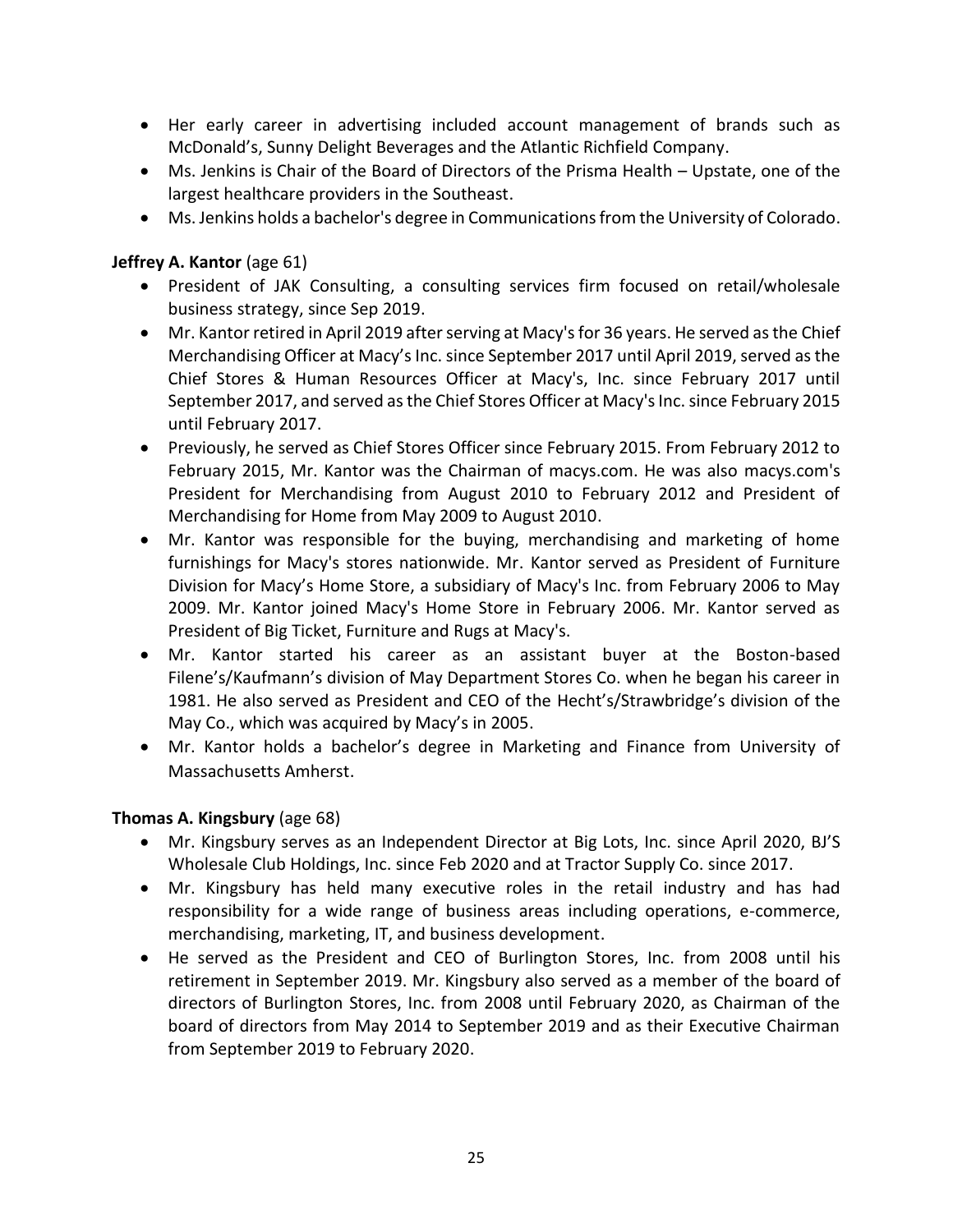- Prior to Burlington, Mr. Kingsbury was Senior Executive Vice President of Information Services, E-Commerce, Marketing and Business Development of Kohl's Corporation from 2006 to 2008.
- Mr. Kingsbury also held various management positions with The May Department Stores Company, an operator of department store chains, including President and Chief Executive Officer of the Filene's division from 2000 to 2006.
- Mr. Kingsbury holds a bachelor's degree from the University of Wisconsin-Madison.

## **Margenett Moore-Roberts** (age 50)

- Ms. Moore-Roberts serves as Chief Inclusion & Diversity Officer for IPG DXTRA, a global collective of 28 marketing services and agency brands as a part of Interpublic Group since January 2020.
- Previously, Ms. Moore-Roberts held Corporate Diversity & Inclusion leadership roles at Golin and Yahoo. She served as VP and Global Head of Inclusive Diversity at Yahoo from 2016 to 2017 and established Yahoo's first Office of Inclusive Diversity as a global Center of Excellence. She also established and led the growth of Yahoo's first video advertising network
- Prior to joining Yahoo in 2011, she served as VP of Client Services & Ad Operations at Scanscout / Tremor Video (now known as Telaria) from 2007 to 2011 and VP of Client Services at Muze from 2001 to 2007.
- Ms. Moore-Roberts holds a bachelor's degree from Otterbein University.

## **Cynthia S. Murray** (age 63)

- Founder and Chief Executive Officer of Stanmore Partners, a senior leadership consultant to CEOs, private equity firms, and start‐ups, since July 2018.
- From January 2017 to July 2018, Ms. Murray was the President of Full Beauty Brands, a plus size women's and men's apparel and home goods holding company.
- Ms. Murray served as Brand President of Chico's FAS, Inc., a women's clothing chain, from February 2009 to September 2016 driving rapid turnaround at the brand. After Chico posted (8%) and (15%) same-store sales in 2007 and 2008, Ms. Murray was instrumental in driving same-store sales growth of 6%, 6%, and 8% in 2009, 2010, and 2011, respectively, while also driving dramatically higher profitability.
- From 2004 to 2009, Ms. Murray served as the Executive Vice President and Chief Merchandise Officer of Stage Stores, Inc., a department store specializing in retail brand names in apparel, home, fragrance, and shoes.
- Prior to Stage Stores, Mrs. Murray was the Senior Vice President of Merchandising at Talbots, Inc., a specialty retailer for women's apparel, from 1998 to 2004. Ms. Murray was also the Vice President of Saks Off Fifth, an off‐price division of Saks Fifth Avenue, responsible for all women's apparel, from 1997 to 2009.
- Ms. Murray served on the Board of Directors of Francesca's Collections, a specialty retailer offering women's apparel, jewelry, shoes accessories and gift items, from 2008 to 2009.
- She holds a bachelor's degree in Business from the Florida State University.